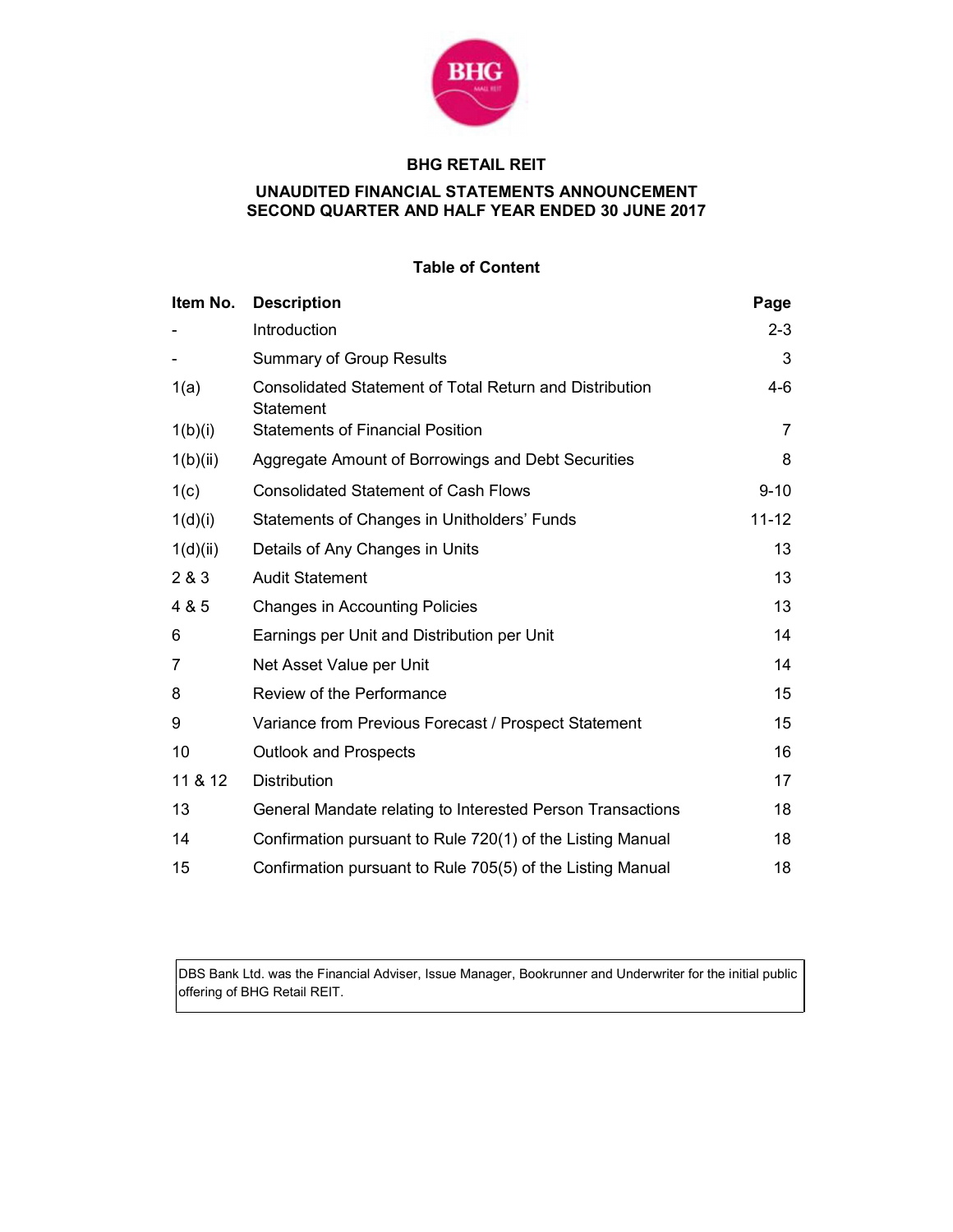#### Introduction

BHG Retail REIT (the "REIT") was constituted by a trust deed dated 18 November 2015 ("Date of Constitution") entered into by BHG Retail Trust Management Pte. Ltd. as Manager of BHG Retail REIT (the "Manager") and DBS Trustee Limited as Trustee of BHG Retail REIT (the "Trustee"). BHG Retail REIT and its subsidiaries are collectively known as the "Group".

The REIT was listed on the Main Board of the Singapore Exchange Securities Trading Limited ("SGX-ST") on 11 December 2015 (the "Listing Date"). The principal investment strategy of BHG Retail REIT is to invest, directly or indirectly, in a diversified portfolio of income-producing real estate which is used primarily for retail purposes (whether either wholly or partially), as well as real estate-related assets in relation to the foregoing, with an initial focus on China.

The REIT's initial portfolio comprises five retail properties, Beijing Wanliu (60%), Hefei Mengchenglu, Chengdu Konggang, Dalian Jinsanjiao and Xining Huayuan located in Tier 1, Tier 2 and other cities of significant economic potential in China:

- Beijing Wanliu is a community mall with a premium positioning in the Wanliu, Haidian District. The mall is located in close proximity to Zhongguancun retail hub, surrounded by high-end residential developments and educational institutions, and enjoys high transportation connectivity.
- Hefei Mengchenglu is a comprehensive retail mall focused on providing diversified retail services to meet demands of family-oriented residents in the Luyang District. The mall is prominently located in a densely populated mature residential area, in Hefei's North First Ring retail hub.
- Chengdu Konggang is a community retail mall that targets and serves the needs of uppermiddle class shoppers in an emerging residential area, with a large number of mature and high density residential projects. The mall is located in the Shuangliu County, and is within a 5 minutes drive to the Shuangliu International Airport.
- Dalian Jinsanjiao is a property master-leased to BHG Hypermarket, the only supermarket in the area. The property resides in Jinsanjiao area, which is surrounded by mature residential projects, and is situated in close proximity to the Huanan retail hub, a key retail area north of Dalian.
- Xining Huayuan is a retail mall master-leased to BHG Hypermarket, which caters to individuals with middle or upper-middle level income. The mall resides in Ximen-Dashizi retail hub area, the political, cultural, and business centre of Xining, with a high population density and immediate residential catchment.

The Group is presenting its financial results for the second quarter and half year ended 30 June 2017.

For ease of reference, the following abbreviations are used in this announcement: "2Q 2016": For the 3-month period from 1 Apr 2016 to 30 Jun 2016; "2Q 2017": For the 3-month period from 1 Apr 2017 to 30 Jun 2017; "1H 2016": For the 6-month period from 1 Jan 2016 to 30 Jun 2016; and "1H 2017": For the 6-month period from 1 Jan 2017 to 30 Jun 2017.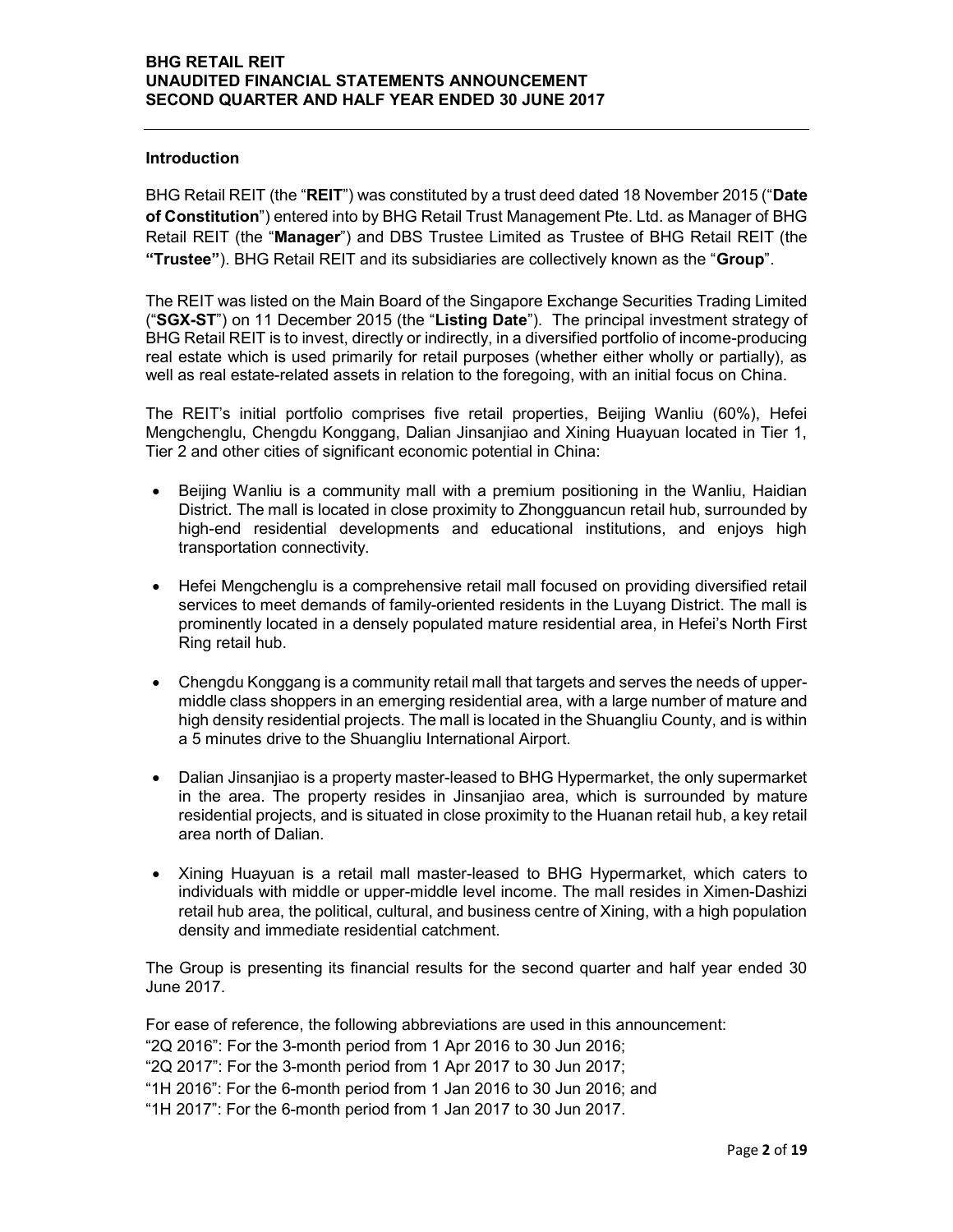## Distribution Policy

## Summary of Group Results

| <b>Distribution Policy</b>                                                                                                                                                                                                                                                                                                                                                                                               |                        |                           |            |                        |                           |              |
|--------------------------------------------------------------------------------------------------------------------------------------------------------------------------------------------------------------------------------------------------------------------------------------------------------------------------------------------------------------------------------------------------------------------------|------------------------|---------------------------|------------|------------------------|---------------------------|--------------|
| The REIT's distribution policy is to distribute 100.0% of its amount available for distribution to<br>Unitholders for the financial period from 11 December 2015 to 31 December 2016. Thereafter,<br>the Manager will distribute at least 90.0% of the REIT's amount available for distribution with<br>the actual level of distribution to be determined at the discretion of the Board of Directors of<br>the Manager. |                        |                           |            |                        |                           |              |
|                                                                                                                                                                                                                                                                                                                                                                                                                          |                        |                           |            |                        |                           |              |
| Distribution to Unitholders will be made semi-annually based on the half-yearly results of the<br>REIT and will be paid no later than 90 days after the end of each distribution period.                                                                                                                                                                                                                                 |                        |                           |            |                        |                           |              |
|                                                                                                                                                                                                                                                                                                                                                                                                                          |                        |                           |            |                        |                           |              |
| <b>Summary of Group Results</b>                                                                                                                                                                                                                                                                                                                                                                                          | 2Q 2017 <sup>(1)</sup> | 2Q 2016 <sup>(1)(2)</sup> | Change     | 1H 2017 <sup>(1)</sup> | 1H 2016 <sup>(1)(2)</sup> | Change       |
| Gross revenue                                                                                                                                                                                                                                                                                                                                                                                                            | (S\$'000)<br>15,858    | (S\$'000)<br>15,372       | (%)<br>3.2 | (S\$'000)<br>31,350    | (S\$'000)<br>31,411       | (%)<br>(0.2) |
| Net property income                                                                                                                                                                                                                                                                                                                                                                                                      | 10,900                 | 10,309                    | 5.7        | 21,271                 | 20,448                    | 4.0          |
| Amount available for distribution                                                                                                                                                                                                                                                                                                                                                                                        | 4,918                  | 4,711                     | 4.4        | 9,974                  | 9,454                     | 5.5          |
| Distribution per Unit ("DPU") (cents)<br>Annualised distribution yield (%)                                                                                                                                                                                                                                                                                                                                               | 1.35                   | 1.35                      | 0.0        | 2.74                   | 2.72                      | 0.7          |

- (1) The actual results of the Group's foreign subsidiaries were translated using the average SGD: CNY rate of 1:4.929, 1:4.810, 1:4.896 and 1:4.713 for 2Q 2017, 2Q 2016, 1H 2017 and 1H 2016, respectively.
- (2) The comparative figures were for the quarter from 1 Apr 2016 to 30 Jun 2016 and for half year from 1 Jan 2016 to 30 Jun 2016, respectively. These figures were extracted from BHG Retail REIT's results for the second quarter and half year ended 30 Jun 2016.
- (3) Based on closing price of S\$0.74 and S\$0.735 as at 30 Jun 2017 and 30 Jun 2016, respectively.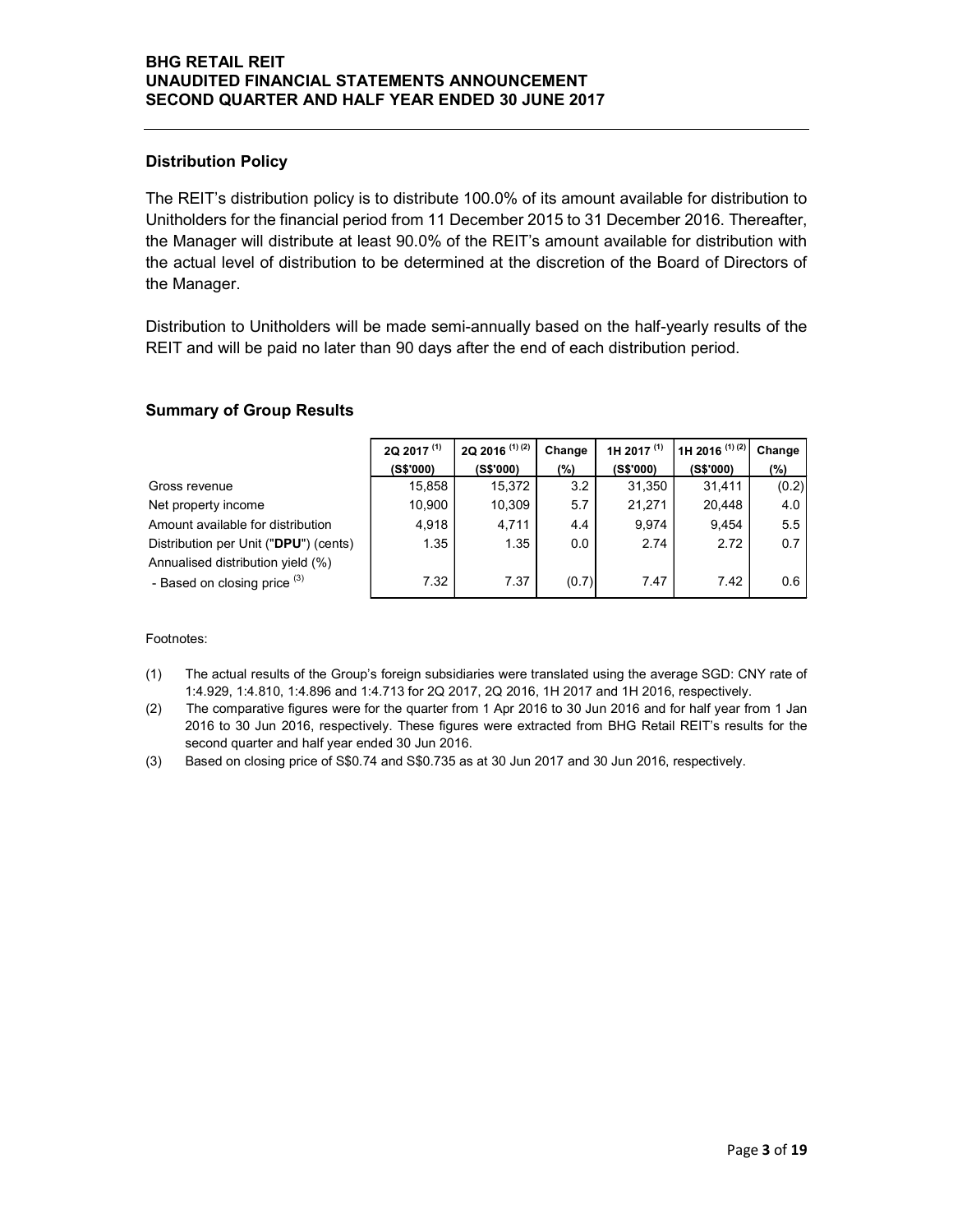#### 1(a) Consolidated Statement of Total Return and Distribution Statement

| <b>Consolidated Statement of Total Return and Distribution Statement</b>          |      |                |                |                  |                          |                 |                  |
|-----------------------------------------------------------------------------------|------|----------------|----------------|------------------|--------------------------|-----------------|------------------|
|                                                                                   |      |                |                |                  |                          |                 |                  |
|                                                                                   |      |                |                |                  |                          |                 |                  |
|                                                                                   |      | 2Q 2017 (b)    | 2Q 2016(a) (b) | Change           | 1H 2017 <sup>(b)</sup>   | 1H 2016(a) (b)  | Change           |
| <b>Statement of Total Return</b>                                                  | Note | (S\$'000)      | (S\$'000)      | (%)              | (S\$'000)                | (S\$'000)       | (%)              |
| Gross revenue <sup>(c)</sup>                                                      |      | 15,858         | 15,372         | 3.2              | 31,350                   | 31,411          | (0.2)            |
| Property operating expenses (c),(d)                                               |      | (4,958)        | (5,063)        | (2.1)            | (10,079)                 | (10, 963)       | (8.1)            |
| Net property income                                                               |      | 10,900         | 10,309         | 5.7              | 21,271                   | 20,448          | 4.0              |
| Other income                                                                      | (1)  | 15             |                | N/M              | 253                      | 19              | >100.0           |
| Manager's base fee                                                                | (2)  | (491)          | (471)          | 4.2              | (997)                    | (946)           | 5.4              |
| Manager's performance fee                                                         | (2)  |                | 30             | N/M              |                          |                 | N/M              |
| Trustee's fee                                                                     |      | (33)           | (24)           | 37.5             | (67)                     | (66)            | 1.5              |
| Other expenses<br>Finance income                                                  |      | (228)<br>150   | (234)<br>19    | (2.6)<br>>100.0  | (412)<br>247             | (348)<br>35     | 18.4<br>>100.0   |
| Foreign exchange gain - realised                                                  |      | $\mathbf{1}$   | (9)            | N/M              | $\overline{1}$           | 98              | N/M              |
| Finance cost                                                                      | (3)  | (2, 228)       | (2,006)        | 11.1             | (4, 367)                 | (4, 484)        | (2.6)            |
| Net income                                                                        |      | 8,086          | 7,614          | 6.2              | 15,929                   | 14,756          | 7.9              |
| Change in fair value of investment                                                | (4)  |                | 14,706         | N/M              | $\overline{\phantom{a}}$ | 14,706          | N/M              |
| properties                                                                        |      |                |                | N/M              |                          |                 |                  |
| Foreign exchange loss - unrealised<br>Total return for the period before taxation |      | 8,086          | (72)<br>22,248 | (63.7)           | (26)<br>15,903           | (87)<br>29,375  | N/M<br>(45.9)    |
| Taxation                                                                          | (5)  | (1,958)        | (5,536)        | (64.6)           | (3, 438)                 | (7,202)         | (52.3)           |
| Total return for the period after taxation                                        |      | 6,128          | 16,712         | (63.3)           | 12,465                   | 22,173          | (43.8)           |
|                                                                                   |      |                |                |                  |                          |                 |                  |
| Attributable to:<br><b>Unitholders</b>                                            |      |                |                |                  |                          |                 |                  |
| Non-controlling interests                                                         |      | 4,247<br>1,881 | 8,857<br>7,855 | (52.0)<br>(76.1) | 8,748<br>3,717           | 13,081<br>9,092 | (33.1)<br>(59.1) |
| Total return for the period after taxation                                        |      | 6,128          | 16,712         | (63.3)           | 12,465                   | 22,173          | (43.8)           |
| <b>Distribution Statement</b>                                                     |      |                |                |                  |                          |                 |                  |
| Total return for the period attributable to Unitholders                           |      | 4,247          | 8,857          | (52.0)           | 8,748                    | 13,081          | (33.1)           |
|                                                                                   | (6)  | 671            | (4, 146)       | >100.0           | 1,226                    | (3,627)         | >100.0           |
| Distribution adjustments                                                          |      | 4,918          | 4,711          | 4.4              | 9,974                    | 9,454           | $5.5\,$          |

Footnotes:

- (a) The comparative figures were for the quarter from 1 Apr 2016 to 30 Jun 2016 and for half year from 1 Jan 2016 to 30 Jun 2016, respectively. These figures were extracted from BHG Retail REIT's results for the second quarter and half year ended 30 Jun 2016.
- (b) The actual results of the Group's foreign subsidiaries were translated using the average SGD: CNY rate of 1:4.929, 1:4.810, 1:4.896 and 1:4.713 for 2Q 2017, 2Q 2016, 1H 2017 and 1H 2016, respectively.
- (c) Prior to 1 May 2016, Business Tax was reflected under property operating expenses. With effect from 1 May 2016, Value Added Tax ("VAT") replaced Business Tax in China and it is net off the revenue instead of reflecting in the property operating expenses.
- (d) Includes property management fees of S\$538,000, S\$538,000, S\$1,061,000 and S\$1,081,000 for 2Q 2017, 2Q 2016, 1H 2017 and 1H 2016, respectively. With effect from 1 Jul 2016, the Beijing State Government aligned its tax policy with the national practice of charging Property Tax based on rental income. This resulted in higher property-related tax expenses for Beijing Wanliu Mall. The change in Beijing's Property Tax is in-line with current property tax for the other 4 properties in the portfolio.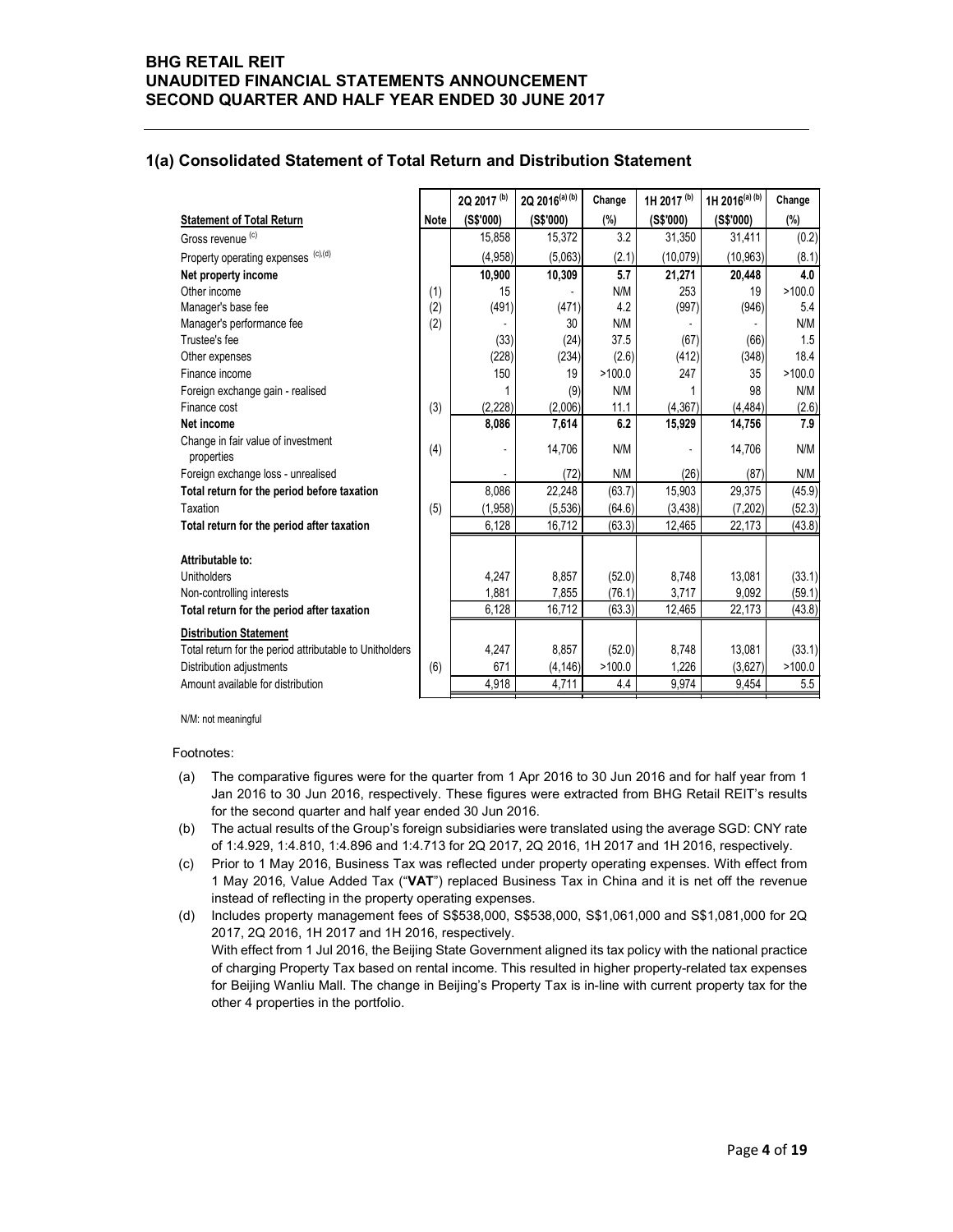#### Notes to Consolidated Statement of Total Return and Distribution Statement:

#### (1) Other income

#### (2) Manager's management fee

#### (3) Finance cost

| Other income mainly comprised compensation on liquidated damages, government<br>grant and miscellaneous income.                                                                                                                                                                                                                                              |
|--------------------------------------------------------------------------------------------------------------------------------------------------------------------------------------------------------------------------------------------------------------------------------------------------------------------------------------------------------------|
| Manager's management fee                                                                                                                                                                                                                                                                                                                                     |
| Manager's base management fee is calculated as 10.0% per annum of the Distributable<br>Income of the Group.                                                                                                                                                                                                                                                  |
| Manager's performance fee is calculated as 25.0% of the difference in DPU in a financial<br>year with the DPU in the preceding financial year (calculated before accounting for the<br>performance fee but after accounting for the base fee in each financial year) multiplied<br>by the weighted average number of Units in issue for such financial year. |
| For financial year 2016, given there is no preceding financial year for the Group, the<br>difference in DPU shall be the difference between actual DPU and the forecasted DPU<br>from the Forecast as disclosed in the Prospectus.                                                                                                                           |
| <b>Finance cost</b>                                                                                                                                                                                                                                                                                                                                          |
| Finance cost comprised the following:                                                                                                                                                                                                                                                                                                                        |
| 2Q 2016<br>1H 2017<br>1H 2016<br>2Q 2017<br>Change<br>Change<br>(S\$'000)<br>(S\$'000)<br>(%)<br>(S\$'000)<br>(S\$'000)<br>(%)                                                                                                                                                                                                                               |
| 11.8<br>Borrowing costs<br>1,920<br>4,203<br>(2.7)<br>2,146<br>4,320                                                                                                                                                                                                                                                                                         |
| Amortisation of debt establishment costs<br>82<br>(4.7)<br>86<br>164<br>164                                                                                                                                                                                                                                                                                  |
| 2,228<br>2,006<br>4,367<br>4,484<br>(2.6)<br>Finance cost<br>11.1                                                                                                                                                                                                                                                                                            |
|                                                                                                                                                                                                                                                                                                                                                              |
| Net change in fair value of investment properties                                                                                                                                                                                                                                                                                                            |
| The Group's policy is to conduct annual valuation of its investment properties, with any                                                                                                                                                                                                                                                                     |

#### (4) Net change in fair value of investment properties

The Group's policy is to conduct annual valuation of its investment properties, with any changes in fair value being recorded in the statement of total return. A one-time desktop valuation was, however, conducted in 2Q 2016 on all its properties, as the previous valuation was conducted in Jun 2015 for the purpose of the REIT's initial public offering.

Changes in fair value of investment properties do not affect the distribution per unit of the REIT.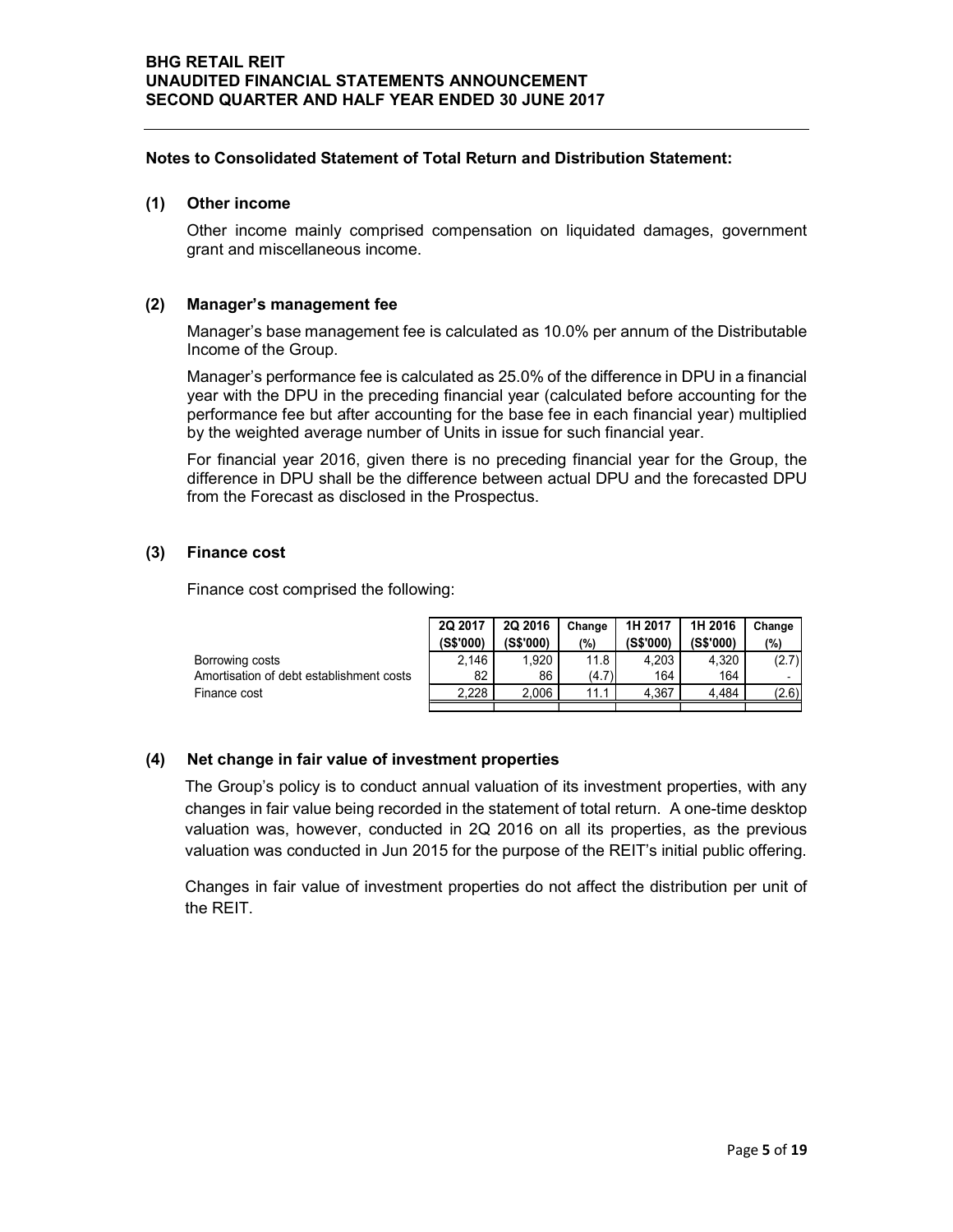#### (5) Taxation

| RETAIL REIT                                                                                                                                                                            |           |                      |                      |               |                      |                          |                          |
|----------------------------------------------------------------------------------------------------------------------------------------------------------------------------------------|-----------|----------------------|----------------------|---------------|----------------------|--------------------------|--------------------------|
| <b>IDITED FINANCIAL STATEMENTS ANNOUNCEMENT</b><br>ND QUARTER AND HALF YEAR ENDED 30 JUNE 2017                                                                                         |           |                      |                      |               |                      |                          |                          |
|                                                                                                                                                                                        |           |                      |                      |               |                      |                          |                          |
|                                                                                                                                                                                        |           |                      |                      |               |                      |                          |                          |
| <b>Taxation</b>                                                                                                                                                                        |           |                      |                      |               |                      |                          |                          |
| Taxation comprised income tax, deferred tax and withholding tax relating to the Group's<br>foreign subsidiaries.                                                                       |           |                      |                      |               |                      |                          |                          |
|                                                                                                                                                                                        | 2Q 2017   | 2Q 2016              | Change               | 1H 2017       |                      | 1H 2016                  | Change                   |
|                                                                                                                                                                                        |           |                      |                      |               |                      |                          |                          |
| Current period:                                                                                                                                                                        | (S\$'000) | (S\$'000)            | (%)                  | (S\$'000)     |                      | (S\$'000)                | (%)                      |
| Income tax                                                                                                                                                                             | 1,508     | 1,100                | 37.1                 |               | 2,752                | 2,500                    | 10.1                     |
| Deferred tax<br>$\overline{\phantom{0}}$                                                                                                                                               | 450       | 4,436                | (89.9)               |               | 686                  | 4,590                    | (85.1)                   |
| Withholding tax<br>н.                                                                                                                                                                  |           |                      |                      |               |                      | 112                      | N/M                      |
|                                                                                                                                                                                        | 1,958     | 5,536                | (64.6)               |               | 3,438                | 7,202                    | (52.3)                   |
| N/M: not meaningful                                                                                                                                                                    |           |                      |                      |               |                      |                          |                          |
| Higher deferred tax in 2Q 2016 was mainly due to a one-time desktop valuation that was<br>conducted in Jun 2016. Please refer to item 1(a) Note (4) on page 5 of this<br>announcement. |           |                      |                      |               |                      |                          |                          |
| Distribution adjustments                                                                                                                                                               |           |                      |                      |               |                      |                          |                          |
|                                                                                                                                                                                        |           | 2Q 2017<br>(S\$'000) | 2Q 2016<br>(S\$'000) | Change<br>(%) | 1H 2017<br>(S\$'000) | 1H 2016<br>(S\$'000)     | Change<br>(%)            |
| Distribution adjustments                                                                                                                                                               |           |                      |                      |               |                      |                          |                          |
| - Amortisation of debt establishment costs                                                                                                                                             |           | 82                   | 86                   | (4.7)         | 164                  | 164                      |                          |
| - Change in fair value of investment properties (a)<br>- Deferred tax expense <sup>(a)</sup>                                                                                           |           | 184                  | (6,634)<br>2,007     | N/M<br>(90.8) | $\sim$<br>184        | (6,634)<br>2,007         | N/M<br>(90.8)            |
| - Manager' management base fee payable in Units                                                                                                                                        |           | 491                  | 471                  | 4.2           | 997                  | 945                      | 5.5                      |
| - Manager's management performance fee payable                                                                                                                                         |           |                      |                      |               |                      |                          |                          |
| in Units                                                                                                                                                                               |           |                      | (30)                 | N/M           |                      | $\overline{\phantom{a}}$ | $\overline{\phantom{a}}$ |
| - Property management fees payable in Units                                                                                                                                            |           | 181                  | 173                  | 4.6           | 354                  | 352                      | 0.6                      |

## (6) Distribution adjustments

|                                                                                                                                     | 2Q 2017   | 2Q 2016   | Change    | 1H 2017   |                          | 1H 2016   | Change |
|-------------------------------------------------------------------------------------------------------------------------------------|-----------|-----------|-----------|-----------|--------------------------|-----------|--------|
|                                                                                                                                     | (S\$'000) | (S\$'000) | (%)       | (S\$'000) |                          | (S\$'000) | (%)    |
| Current period:                                                                                                                     |           |           |           |           |                          |           |        |
| Income tax                                                                                                                          | 1,508     | 1,100     | 37.1      |           | 2,752                    | 2,500     | 10.1   |
| Deferred tax                                                                                                                        | 450       | 4,436     | (89.9)    |           | 686                      | 4,590     | (85.1) |
| Withholding tax                                                                                                                     |           |           |           |           |                          | 112       | N/M    |
|                                                                                                                                     | 1,958     | 5,536     | (64.6)    |           | 3,438                    | 7,202     | (52.3) |
| N/M: not meaningful                                                                                                                 |           |           |           |           |                          |           |        |
| Higher deferred tax in 2Q 2016 was mainly due to a one-time desktop valuation that was                                              |           |           |           |           |                          |           |        |
| conducted in Jun 2016. Please refer to item $1(a)$ Note $(4)$ on page 5 of this<br>announcement.<br><b>Distribution adjustments</b> |           |           |           |           |                          |           |        |
|                                                                                                                                     |           |           |           |           |                          |           |        |
|                                                                                                                                     |           | 2Q 2017   | 2Q 2016   | Change    | 1H 2017                  | 1H 2016   | Change |
|                                                                                                                                     |           | (S\$'000) | (S\$'000) | (%)       | (S\$'000)                | (S\$'000) | (%)    |
| Distribution adjustments<br>- Amortisation of debt establishment costs                                                              |           | 82        | 86        | (4.7)     | 164                      | 164       |        |
| - Change in fair value of investment properties (a)                                                                                 |           | ÷,        | (6,634)   | N/M       |                          | (6,634)   | N/M    |
| - Deferred tax expense (a)                                                                                                          |           | 184       | 2,007     | (90.8)    | 184                      | 2,007     | (90.8) |
| - Manager' management base fee payable in Units                                                                                     |           | 491       | 471       | 4.2       | 997                      | 945       | 5.5    |
| - Manager's management performance fee payable<br>in Units                                                                          |           | ÷,        | (30)      | N/M       | $\overline{\phantom{a}}$ | $\sim$    | ٠      |
| - Property management fees payable in Units                                                                                         |           | 181       | 173       | 4.6       | 354                      | 352       | 0.6    |
| - Transfer to statutory reserve (a)                                                                                                 |           | (295)     | (339)     | (13.0)    | (557)                    | (612)     | (9.0)  |
| - Other adjustments (a)                                                                                                             |           | 28        | 120       | (76.7)    | 84                       | 151       | (44.4) |
| Net distribution adjustments                                                                                                        |           | 671       | (4, 146)  | >100.0    | 1,226                    | (3,627)   | >100.0 |
|                                                                                                                                     |           |           |           |           |                          |           |        |
| N/M: not meaningful                                                                                                                 |           |           |           |           |                          |           |        |
| Footnote:                                                                                                                           |           |           |           |           |                          |           |        |

(a) Excludes share attributable to non-controlling interests.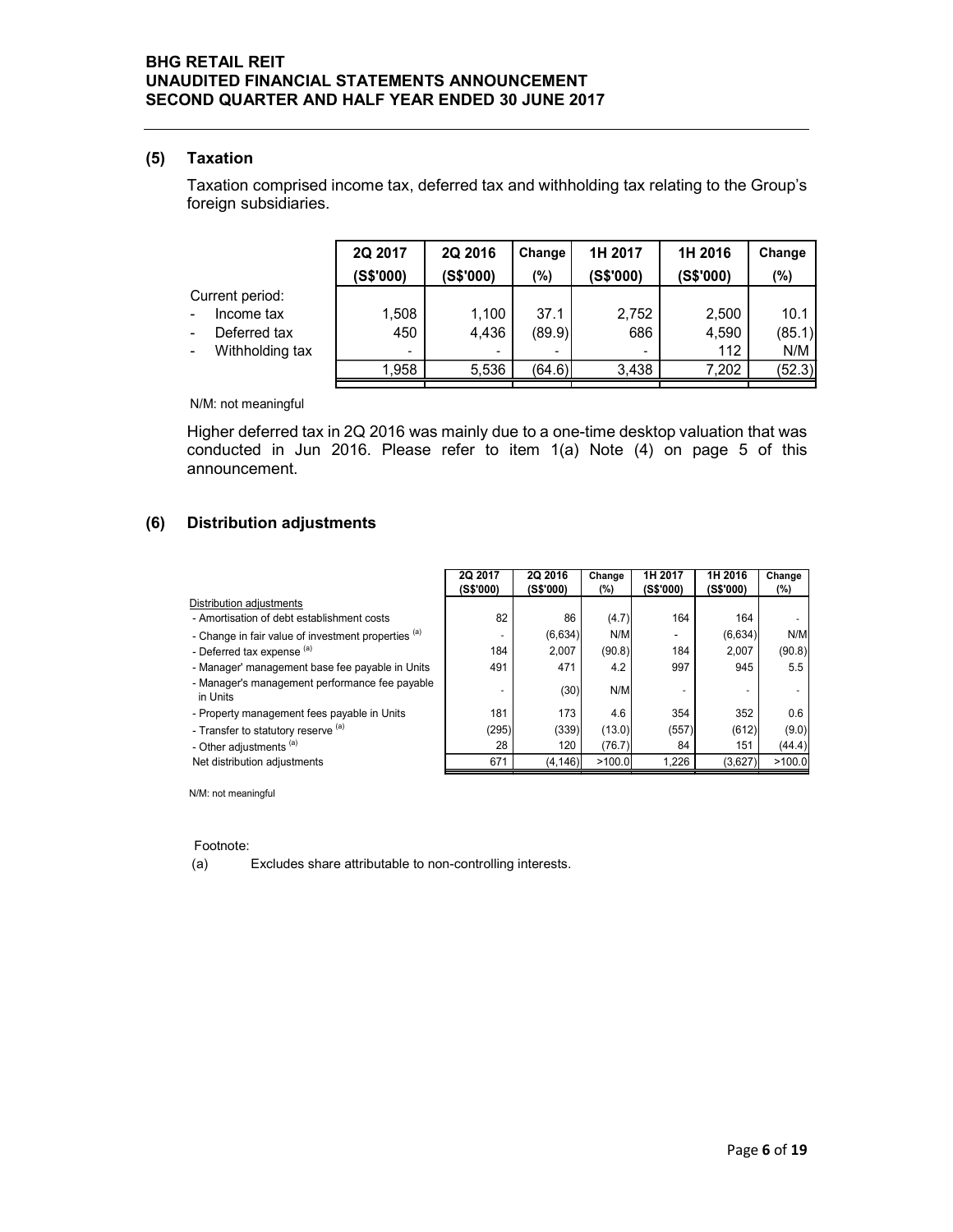#### 1(b)(i) Statements of Financial Position

| <b>RETAIL REIT</b><br><b>IDITED FINANCIAL STATEMENTS ANNOUNCEMENT</b><br>ND QUARTER AND HALF YEAR ENDED 30 JUNE 2017 |             |                               |                    |                 |                 |
|----------------------------------------------------------------------------------------------------------------------|-------------|-------------------------------|--------------------|-----------------|-----------------|
|                                                                                                                      |             |                               |                    |                 |                 |
|                                                                                                                      |             |                               |                    |                 |                 |
|                                                                                                                      |             |                               |                    |                 |                 |
|                                                                                                                      |             |                               |                    |                 |                 |
|                                                                                                                      |             |                               |                    |                 |                 |
|                                                                                                                      |             |                               |                    |                 |                 |
|                                                                                                                      |             |                               |                    |                 |                 |
|                                                                                                                      |             |                               |                    |                 |                 |
|                                                                                                                      |             |                               |                    |                 |                 |
|                                                                                                                      |             |                               |                    |                 |                 |
|                                                                                                                      |             |                               |                    |                 |                 |
|                                                                                                                      |             |                               |                    |                 |                 |
|                                                                                                                      |             |                               |                    |                 |                 |
|                                                                                                                      |             |                               |                    |                 |                 |
| <b>Statements of Financial Position</b>                                                                              |             |                               |                    |                 |                 |
|                                                                                                                      |             |                               | Group              |                 | <b>REIT</b>     |
|                                                                                                                      |             | 30 Jun 2017 (a)               | 31 Dec 2016 (a)    | 30 Jun 2017 (a) | 31 Dec 2016 (a) |
|                                                                                                                      |             |                               |                    |                 |                 |
|                                                                                                                      | <b>Note</b> | <b>S\$'000</b>                | <b>S\$'000</b>     | S\$'000         | S\$'000         |
| <b>Non-current assets</b>                                                                                            |             |                               |                    |                 |                 |
| Investment properties                                                                                                | (1)         | 799,025                       | 810,692            |                 |                 |
| Plant and equipment<br>Interest in subsidiaries                                                                      |             | 643                           | 733                | 527,061         | 526,707         |
| Trade and other receivables                                                                                          |             | 118                           | 46                 |                 |                 |
| Deferred tax assets                                                                                                  |             | 20                            | 208                |                 |                 |
|                                                                                                                      |             | 799,806                       | 811,679            | 527,061         | 526,707         |
| <b>Current assets</b>                                                                                                |             |                               |                    |                 |                 |
| Trade and other receivables                                                                                          | (2)         | 3,854                         | 8,279              | 332             | 1,290           |
| Cash and cash equivalents                                                                                            | (3)         | 68,672                        | 51,669             | 679             | 382             |
|                                                                                                                      |             | 72,526                        | 59,948             | 1,011           | 1,672           |
| <b>Total assets</b>                                                                                                  |             | 872,332                       | 871,627            | 528,072         | 528,379         |
| <b>Non-current liabilities</b>                                                                                       |             |                               |                    |                 |                 |
| Loans and borrowings                                                                                                 | (4)         | 138,187                       | 140,442            | 70,711          | 70,657          |
| Trade and other payables                                                                                             |             | 2,048                         | 1,869              |                 |                 |
| Security deposits                                                                                                    |             | 8,804                         | 6,693              |                 |                 |
| Deferred tax liabilities                                                                                             |             | 22,479                        | 22,564             |                 |                 |
|                                                                                                                      |             | 171,518                       | 171,568            | 70,711          | 70,657          |
| <b>Current liabilities</b>                                                                                           |             |                               |                    |                 |                 |
| Loans and borrowings<br>Trade and other payables                                                                     | (4)         | 101,292<br>16,139             | 90,020<br>19,169   | 100,100<br>938  | 88,800<br>1,138 |
| Security deposits                                                                                                    |             | 5,929                         | 7,991              |                 |                 |
| Current tax payable                                                                                                  |             | 1,620                         | 1,493              |                 |                 |
|                                                                                                                      |             | 124,980                       | 118,673            | 101,038         | 89,938          |
| <b>Total liabilities</b>                                                                                             |             | 296,498                       | 290,241            | 171,749         | 160,595         |
| <b>Net assets</b>                                                                                                    |             | 575,834                       | 581,386            | 356,323         | 367,784         |
|                                                                                                                      |             |                               |                    |                 |                 |
|                                                                                                                      |             |                               | 421,177            | 356,323         | 367,784         |
| <b>Represented by:</b>                                                                                               |             |                               |                    |                 |                 |
| Unitholders' funds<br>Non-controlling interests ("NCI")                                                              |             | 413,661<br>162,173<br>575,834 | 160,209<br>581,386 | 356,323         | 367,784         |

#### Notes to Statements of Financial Position:

- (1) Decrease in investment properties is mainly due to movement in translation.
- (2) Decrease in trade and other receivables is mainly due to refund of deposits and collection from receivables.
- (3) Cash and cash equivalents include non-restricted and restricted cash. The Group has restricted cash amounting to S\$25.1 million and S\$13.3 million as at 30 Jun 2017 and 31 Dec 2016, respectively, which is used to secure bank facilities.
- (4) Loans and borrowings are measured at amortised cost and comprise a corporate loan of S\$147.7 million and credit facilities of S\$23.1 million, Beijing Wanliu of S\$55.9 million (RMB 275.5 million) and Hefei Mengchenglu of S\$12.7 million (RMB 62.7 million), as explained under section 1(b)(ii).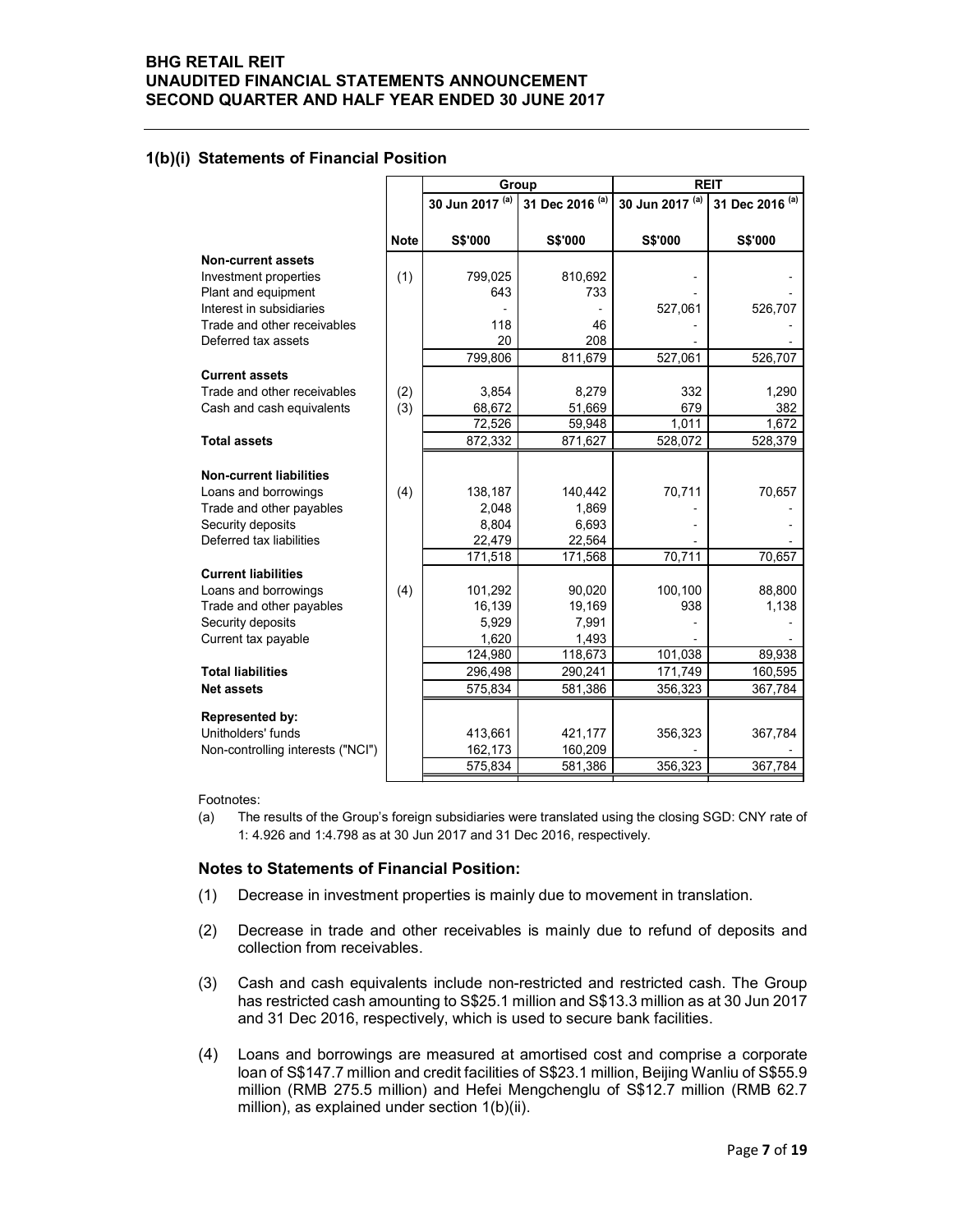## 1 (b)(ii) Aggregate Amount of Borrowings and Debt Securities for the Group

| <b>AIL REIT</b><br>ED FINANCIAL STATEMENTS ANNOUNCEMENT                 |                 |                                         |
|-------------------------------------------------------------------------|-----------------|-----------------------------------------|
| <b>QUARTER AND HALF YEAR ENDED 30 JUNE 2017</b>                         |                 |                                         |
|                                                                         |                 |                                         |
|                                                                         |                 |                                         |
|                                                                         |                 |                                         |
| <b>Aggregate Amount of Borrowings and Debt Securities for the Group</b> |                 |                                         |
|                                                                         | 30 Jun 2017 (a) | 31 Dec 2016 <sup>(a)</sup><br>(S\$'000) |
| Secured borrowings                                                      | (S\$'000)       |                                         |
| - Amount repayable within one year                                      | 101,318         | 90,050                                  |
| - Amount repayable after one year                                       | 139,009         | 141,441                                 |
| - Less: Debt establishment costs (b)                                    | (848)           | (1,029)                                 |
| Total secured borrowings                                                | 239,479         | 230,462                                 |
| Unsecured borrowings<br><b>Total borrowings</b>                         | 239,479         | 230,462                                 |

Footnotes:

- (a) The balances of the Group's foreign subsidiaries are translated using the closing SGD: CNY rate of 1:4.926 and 1:4.798 as at 30 Jun 2017 and 31 Dec 2016, respectively.
- (b) Debt establishment costs are amortised over the tenure of the respective loan facilities.

#### Details of any collaterals

The Group has put in place two onshore secured borrowing facilities of RMB 280 million and RMB 71 million, and an offshore secured borrowing facility of S\$148 million. As at 30 Jun 2017, the RMB 280 million facility and S\$148 million facility were fully drawn down, while RMB 70 million was drawn down from the RMB 71 million onshore facility. The Group has repaid RMB 1.5 million of each of the onshore facilities in Jun 2017, in accordance with the facility agreements.

The onshore facilities are collectively secured by a legal mortgage over the Group's investment properties, and a pledge over the receivables of the five subsidiaries in China.

The offshore facility is secured by way of a charge on 100% of the REIT's shareholding in the Singapore holding companies, an equity pledge on Petra 1 (China) Mall Pte. Ltd.'s 60% equity interest in Beijing Hualian Wanmao Shopping Mall Management Co., Ltd., and equity pledges on the remaining four Singapore holding companies' 100% equity interest in the respective subsidiaries in China.

In addition to the above facilities, the Group has obtained and drew down from other bank facilities an amount totalling S\$23.1 million, of which S\$11.3 million has been drawn down in 1H 2017. The facilities were obtained mainly for the purpose of financing the payment of distribution, and interest payment of the borrowings. The credit facilities are secured by the restricted cash from the five subsidiaries in PRC.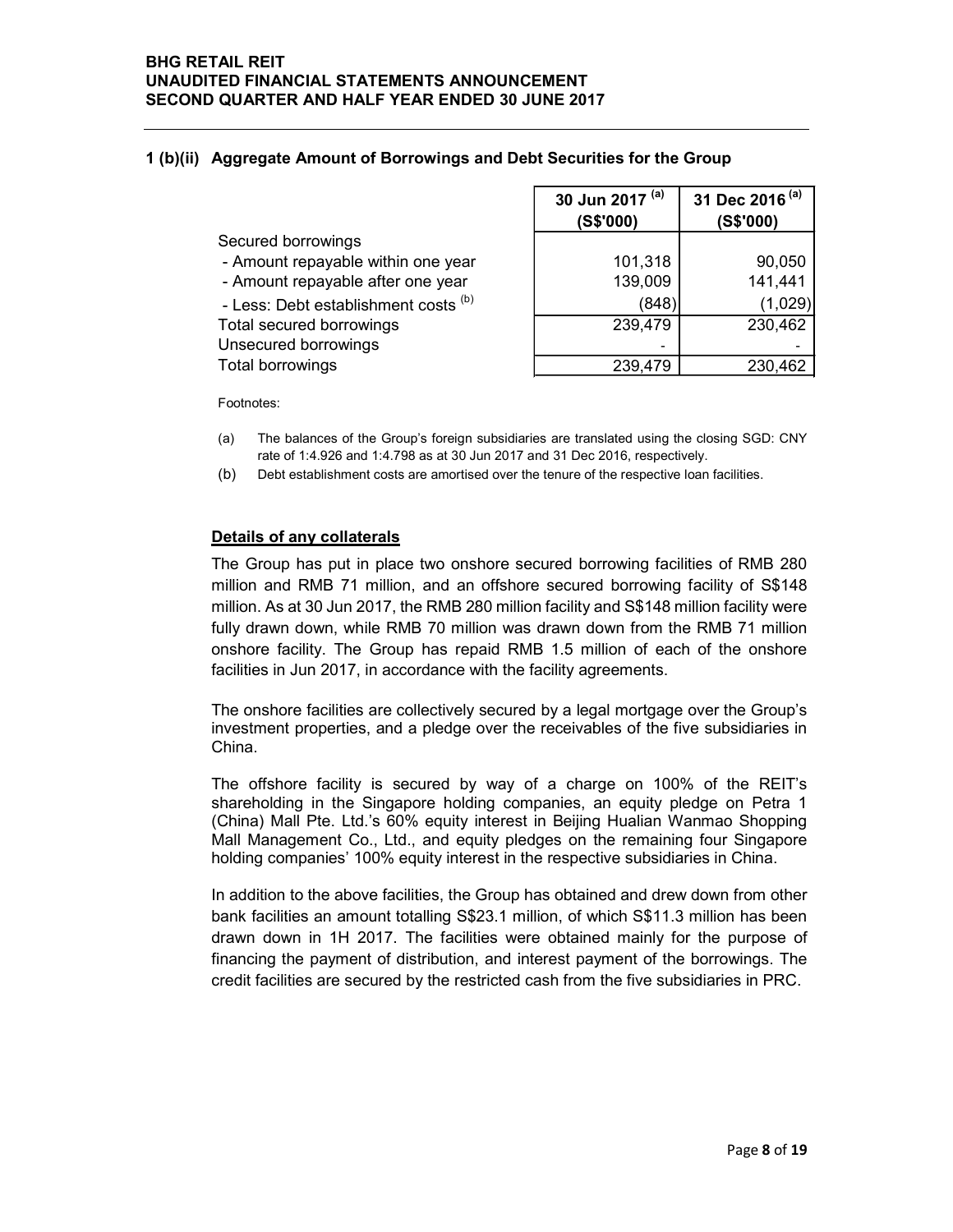## 1 (c) Consolidated Statement of Cash Flows

| <b>ETAIL REIT!</b><br>DITED FINANCIAL STATEMENTS ANNOUNCEMENT<br>ND QUARTER AND HALF YEAR ENDED 30 JUNE 2017<br><b>Consolidated Statement of Cash Flows</b> |      |                    |                          |                    |                        |
|-------------------------------------------------------------------------------------------------------------------------------------------------------------|------|--------------------|--------------------------|--------------------|------------------------|
|                                                                                                                                                             |      |                    |                          |                    |                        |
|                                                                                                                                                             |      |                    |                          |                    |                        |
|                                                                                                                                                             |      |                    |                          |                    |                        |
|                                                                                                                                                             |      |                    |                          |                    |                        |
|                                                                                                                                                             |      |                    |                          |                    |                        |
|                                                                                                                                                             |      |                    |                          |                    |                        |
|                                                                                                                                                             |      | 2Q 2017            | 2Q 2016 <sup>(a)</sup>   | 1H 2017            | 1H 2016 <sup>(a)</sup> |
|                                                                                                                                                             | Note | (S\$'000)          | (S\$'000)                | (S\$'000)          | (S\$'000)              |
| <b>Operating activities</b><br>Total return for the period                                                                                                  |      | 6,128              | 16,712                   |                    |                        |
| Adjustments for:                                                                                                                                            |      |                    |                          | 12,465             | 22,173                 |
| Manager's management fee payable in Units                                                                                                                   |      | 491                | 441                      | 997                | 946                    |
| Property management fees payable in Units                                                                                                                   |      | 181                | 173                      | 354                | 351                    |
| Finance income<br>Finance cost                                                                                                                              |      | (150)<br>2,228     | (19)<br>2,006            | (247)<br>4,367     | (35)<br>4,484          |
| Loss on disposal of plant and equipment                                                                                                                     |      | 2                  |                          | 2                  |                        |
| Depreciation                                                                                                                                                |      | 30                 | 42                       | 69                 | 80                     |
| Change in fair value of investment properties                                                                                                               |      |                    | (14, 706)                |                    | (14, 706)              |
| Foreign exchange loss - unrealized                                                                                                                          |      |                    |                          | 26                 | 15                     |
| Taxation<br>Operating income before working capital changes                                                                                                 |      | 1,958<br>10,868    | 5,536<br>10,185          | 3,438<br>21,471    | 7,202<br>20,510        |
| Changes in working capital:                                                                                                                                 |      |                    |                          |                    |                        |
| Trade and other receivables                                                                                                                                 |      | 568                | (268)                    | 6,192              | (2, 192)               |
| Trade and other payables                                                                                                                                    |      | (846)              | (7, 816)                 | (3,820)            | (331)                  |
| Cash generated from operating activities<br>Tax paid                                                                                                        |      | 10,590<br>(1, 710) | 2,101<br>(1,716)         | 23,843<br>(2, 586) | 17,987<br>(3, 238)     |
| Net cash from operating activities                                                                                                                          |      | 8,880              | 385                      | 21,257             | 14,749                 |
| <b>Investing activities</b>                                                                                                                                 |      |                    |                          |                    |                        |
| Capital expenditure on investment properties                                                                                                                |      | (141)              |                          | (343)              | (5, 585)               |
| Purchase of plant and equipment                                                                                                                             |      |                    | $\overline{\phantom{a}}$ |                    | (43)                   |
| Interest received                                                                                                                                           |      | 150<br>9           | 20<br>20                 | 247<br>(96)        | 36                     |
| Net cash from/(used in) investing activities                                                                                                                |      |                    |                          |                    | (5, 592)               |
| <b>Financing activities</b><br>Distribution to unitholders                                                                                                  |      |                    |                          | (9,076)            |                        |
| Increase in restricted cash                                                                                                                                 |      | (1, 843)           |                          | (11, 828)          |                        |
| Interest paid                                                                                                                                               |      | (3,768)            | (1,937)                  | (4,356)            | (2, 201)               |
| Proceeds from borrowings                                                                                                                                    | (1)  | 1,700              |                          | 11,300             | 32,000                 |
| Repayment of borrowings                                                                                                                                     | (1)  | (613)              | (641)                    | (613)              | (33, 832)              |
| Payment of transaction costs related to loans and<br>borrowings                                                                                             |      |                    | (8)                      |                    | (1, 394)               |
| Net cash used in financing activities                                                                                                                       |      | (4, 524)           | (2, 586)                 | (14, 573)          | (5, 427)               |
| Net increase/(decrease) in cash and cash equivalents                                                                                                        |      | 4,365              | (2, 181)                 | 6,588              | 3,730                  |
| Cash and cash equivalents at beginning of the period                                                                                                        |      | 39,072             | 36,437                   | 38,373             | 32,540                 |
|                                                                                                                                                             |      | 110                | (463)                    | (1, 414)           | (2, 477)               |
| Effect of exchange rate fluctuations on cash held<br>Cash and cash equivalents at end of the period                                                         | (2)  | 43,547             | 33,793                   | 43,547             | 33,793                 |

#### Footnotes: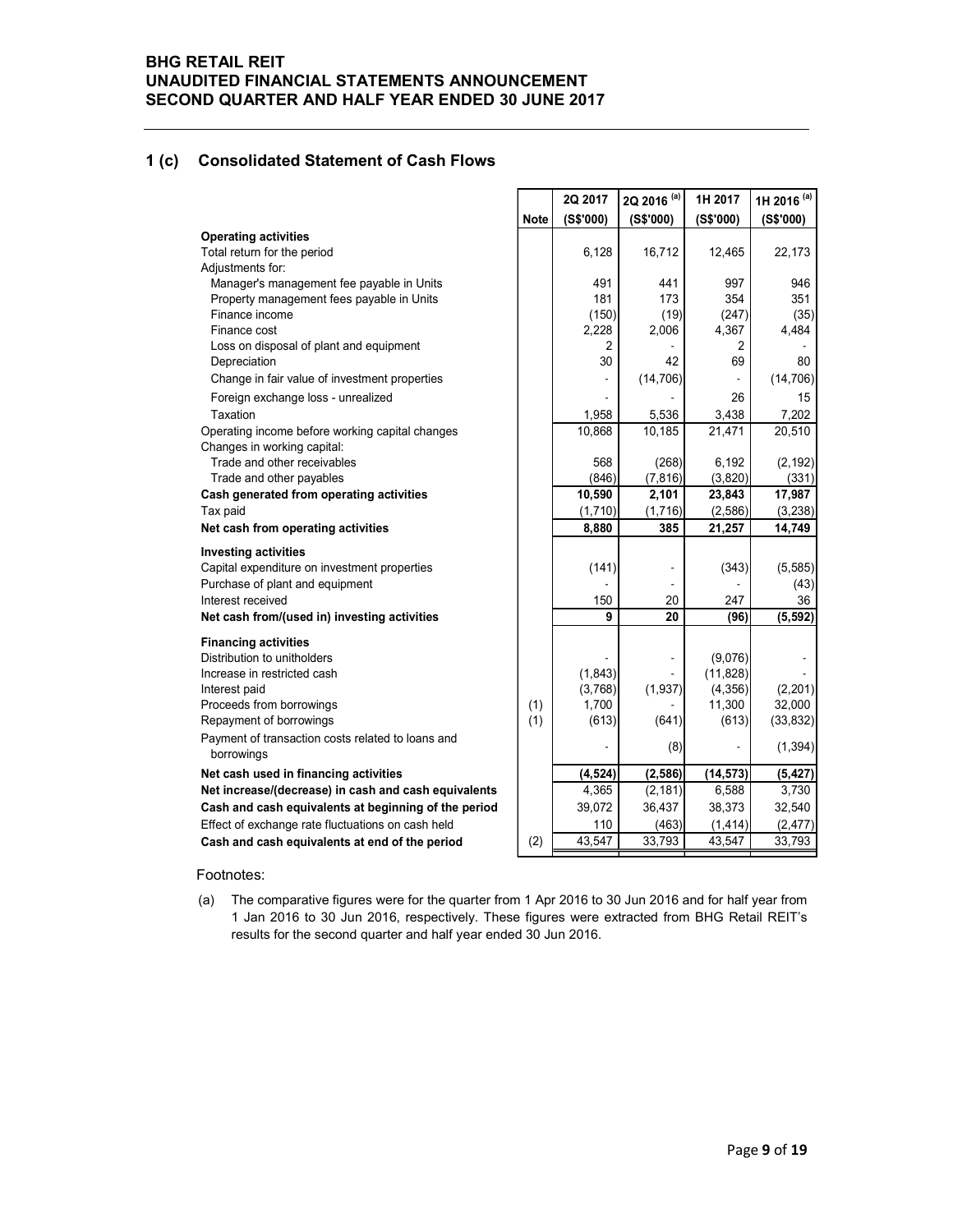#### Notes to Consolidated Statement of Cash Flows:

- (1) Proceeds from borrowings of S\$1.7 million and S\$11.3 million in 2Q 2017 and 1H 2017 are mainly used to fund our interest payments of borrowings and 2H 2016 distribution. Proceed from borrowings of S\$32.0 million in 1H 2016 was used for repayment of the loan of S\$33.2 million in one of the subsidiaries in PRC. 7<br>
31.3 million in 2Q 2017 and<br>
4 Mements of borrowings and 2H<br>
32.0 million in 1H 2016 was<br>
in one of the subsidiaries in<br>
130 Jun 2017 30 Jun 2016<br>
30 Jun 2017 30 Jun 2016<br>
30 Jun 2017 (S\$'000)<br>
68,672 33,793<br>
(25,125)<br> REIT<br>
ETRANCIAL STATEMENTS ANNOUNCEMENT<br>
to Consolidated Statement of Cash Flows:<br>
Proceeds from borrowings of S\$1.7 million and S\$11.3 million in 2Q 2017 and<br>
IH 2017 are mainly used to fund our interest payments of borro
- (2) For purpose of the Consolidated Statement of Cash Flows, the cash and cash equivalents comprised the following:

|                                                 | <b>VV VWII AV II</b> | VV VUII LV IV |
|-------------------------------------------------|----------------------|---------------|
|                                                 | (S\$'000)            | (S\$'000)     |
| nk and cash balances                            | 68,672               | 33.793        |
| ss: Restricted cash_                            | (25, 125)            |               |
| sh and cash equivalents of cash flows statement | 43.547               | 33,793        |

Restricted cash relates to cash balances which are used to secure bank facilities.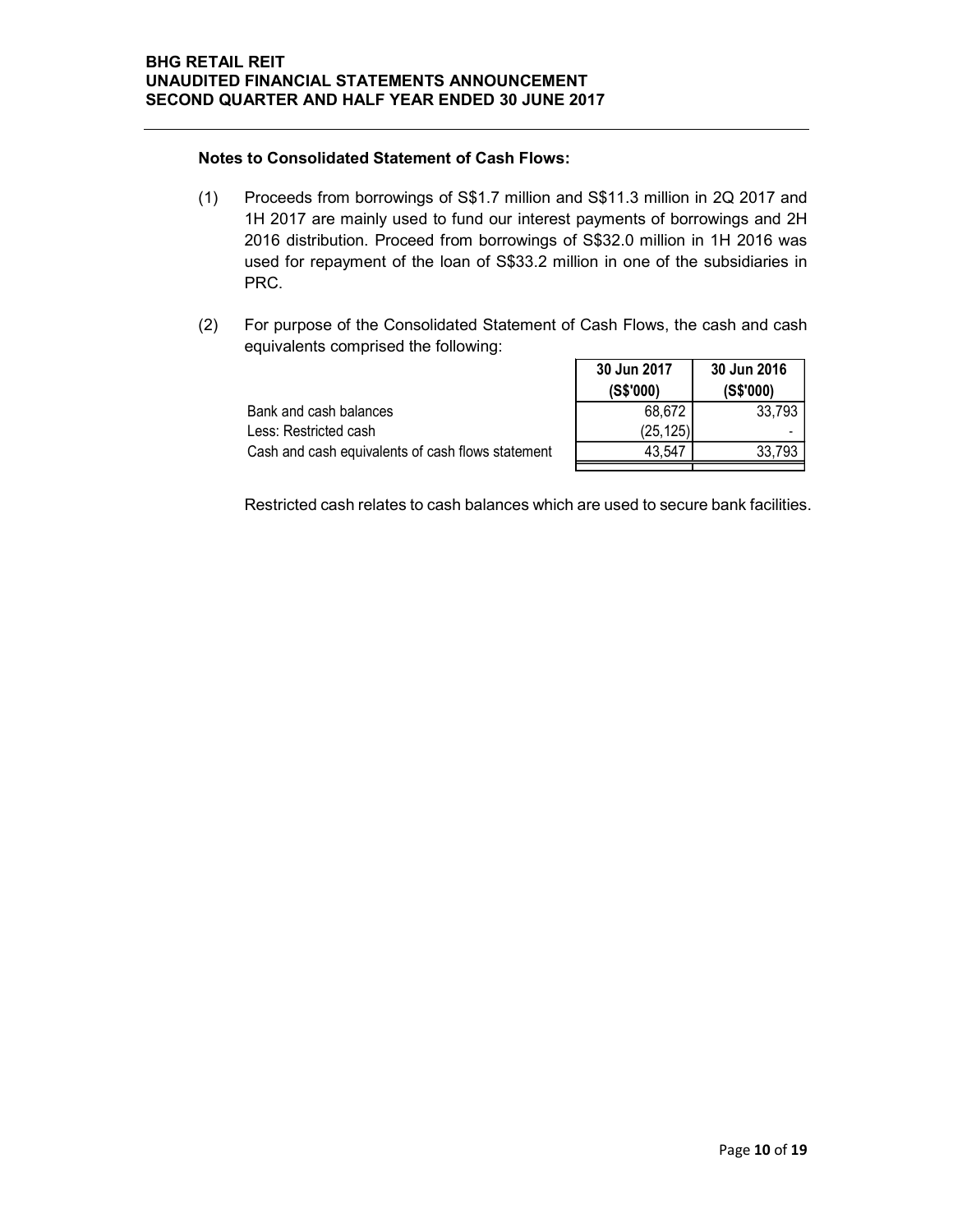## 1 (d)(i) Statements of Changes in Unitholders' Funds

| <b>ETAIL REIT</b>                                                                                    |                          |                                     |                      |                                     |
|------------------------------------------------------------------------------------------------------|--------------------------|-------------------------------------|----------------------|-------------------------------------|
| DITED FINANCIAL STATEMENTS ANNOUNCEMENT<br><b>ND QUARTER AND HALF YEAR ENDED 30 JUNE 2017</b>        |                          |                                     |                      |                                     |
| <b>Statements of Changes in Unitholders' Funds</b>                                                   |                          |                                     |                      |                                     |
|                                                                                                      |                          | Group                               |                      |                                     |
|                                                                                                      | 2Q 2017<br>(S\$'000)     | 2Q 2016 <sup>(a)</sup><br>(S\$'000) | 1H 2017<br>(S\$'000) | 1H 2016 <sup>(a)</sup><br>(S\$'000) |
| Unitholders' funds as at beginning of the period                                                     | 408,357                  | 396,690                             | 421,177              | 404,611                             |
| Change in Unitholders' funds resulting from<br>operations before distribution                        | 4,247                    | 8,857                               | 8,748                | 13,081                              |
| Transfer to statutory reserve                                                                        | (295)                    | (339)                               | (557)                | (612)                               |
| Net increase in net assets resulting from operations                                                 | 412,309                  | 405,208                             | 429,368              | 417,080                             |
| <b>Unitholders' transactions</b><br>Issue of new Units                                               |                          |                                     |                      |                                     |
| - Manager's management fee paid/payable in Units                                                     | 491                      | 441                                 | 997                  | 946                                 |
| - Property management fees paid/payable in Units<br>Issue expenses                                   | 181                      | 173<br>(8)                          | 354                  | 351<br>1,378                        |
| <b>Distribution to Unitholders</b>                                                                   | $\overline{\phantom{a}}$ |                                     | (9,076)              |                                     |
| Net increase/(decrease) in net assets resulting from<br><b>Unitholders' transactions</b>             | 672                      | 606                                 | (7, 725)             | 2,675                               |
| Movement in foreign currency translation reserve                                                     | 385                      | (8,082)                             | (8,539)              | (22, 296)                           |
| Movement in statutory reserve                                                                        | 295                      | 339                                 | 557                  | 612                                 |
| Total Unitholders' funds as at end of the period                                                     | 413,661                  | 398,071                             | 413,661              | 398,071                             |
|                                                                                                      |                          |                                     |                      |                                     |
| Footnote:                                                                                            |                          |                                     |                      |                                     |
| (a)<br>The comparative figures were for the quarter from 1 Apr 2016 to 30 Jun 2016 and for half year |                          |                                     |                      |                                     |

#### Footnote:

(a) The comparative figures were for the quarter from 1 Apr 2016 to 30 Jun 2016 and for half year from 1 Jan 2016 to 30 Jun 2016, respectively. These figures were extracted from BHG Retail REIT's results for the second quarter and half year ended 30 Jun 2016.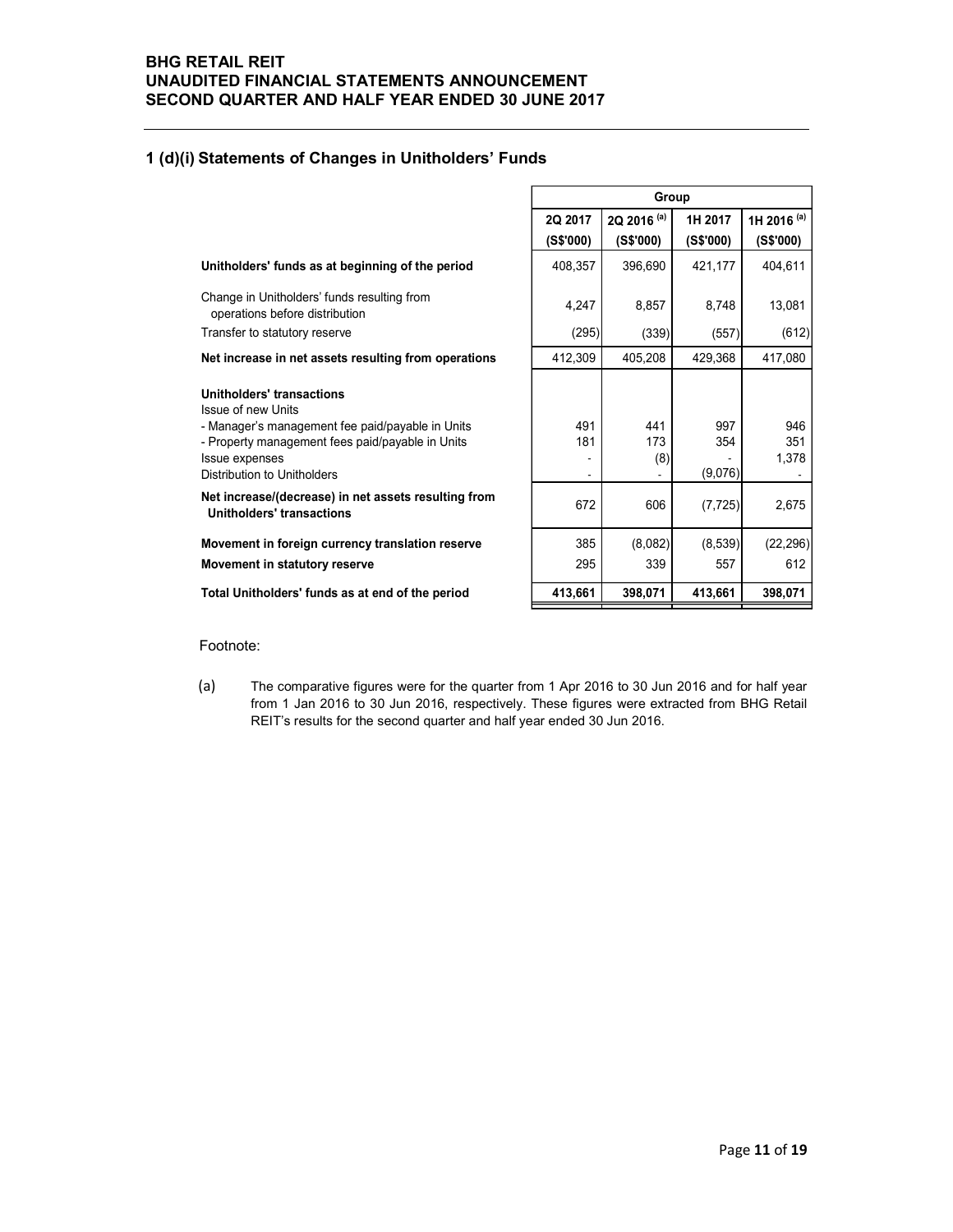## 1 (d)(i) Statements of Changes in Unitholders' Funds

| <b>Statements of Changes in Unitholders' Funds</b>                                                                                                                                                                     |                      |                                     |                       |                                     |  |  |  |  |  |  |
|------------------------------------------------------------------------------------------------------------------------------------------------------------------------------------------------------------------------|----------------------|-------------------------------------|-----------------------|-------------------------------------|--|--|--|--|--|--|
|                                                                                                                                                                                                                        | <b>REIT</b>          |                                     |                       |                                     |  |  |  |  |  |  |
|                                                                                                                                                                                                                        | 2Q 2017<br>(S\$'000) | 2Q 2016 <sup>(a)</sup><br>(S\$'000) | 1H 2017<br>(S\$'000)  | 1H 2016 <sup>(a)</sup><br>(S\$'000) |  |  |  |  |  |  |
| Unitholders' funds as at beginning of the period                                                                                                                                                                       | 357,545              | 381,212                             | 367,784               | 380,909                             |  |  |  |  |  |  |
| Change in Unitholders' funds resulting from<br>operations before distribution                                                                                                                                          | (1,893)              | (1,718)                             | (3,735)               | (3, 484)                            |  |  |  |  |  |  |
| Net increase in net assets resulting from operations                                                                                                                                                                   | 355,652              | 379,494                             | 364,049               | 377,425                             |  |  |  |  |  |  |
| <b>Unitholders' transactions</b><br>Issue of new Units<br>- Manager's management fee paid/payable in Units<br>- Property management fees paid/payable in Units<br>Issue expenses<br><b>Distribution to Unitholders</b> | 490<br>181           | 441<br>173<br>(8)                   | 996<br>354<br>(9,076) | 946<br>351<br>1,378                 |  |  |  |  |  |  |
| Net increase/(decrease) in net assets resulting from<br><b>Unitholders' transactions</b>                                                                                                                               | 671                  | 606                                 | (7, 726)              | 2.675                               |  |  |  |  |  |  |
| Total Unitholders' funds as at end of the period                                                                                                                                                                       | 356,323              | 380,100                             | 356,323               | 380,100                             |  |  |  |  |  |  |

Footnote:

(a) The comparative figures were for the quarter from 1 Apr 2016 to 30 Jun 2016 and for half year from 1 Jan 2016 to 30 Jun 2016, respectively. These figures were extracted from BHG Retail REIT's results for the second quarter and half year ended 30 Jun 2016.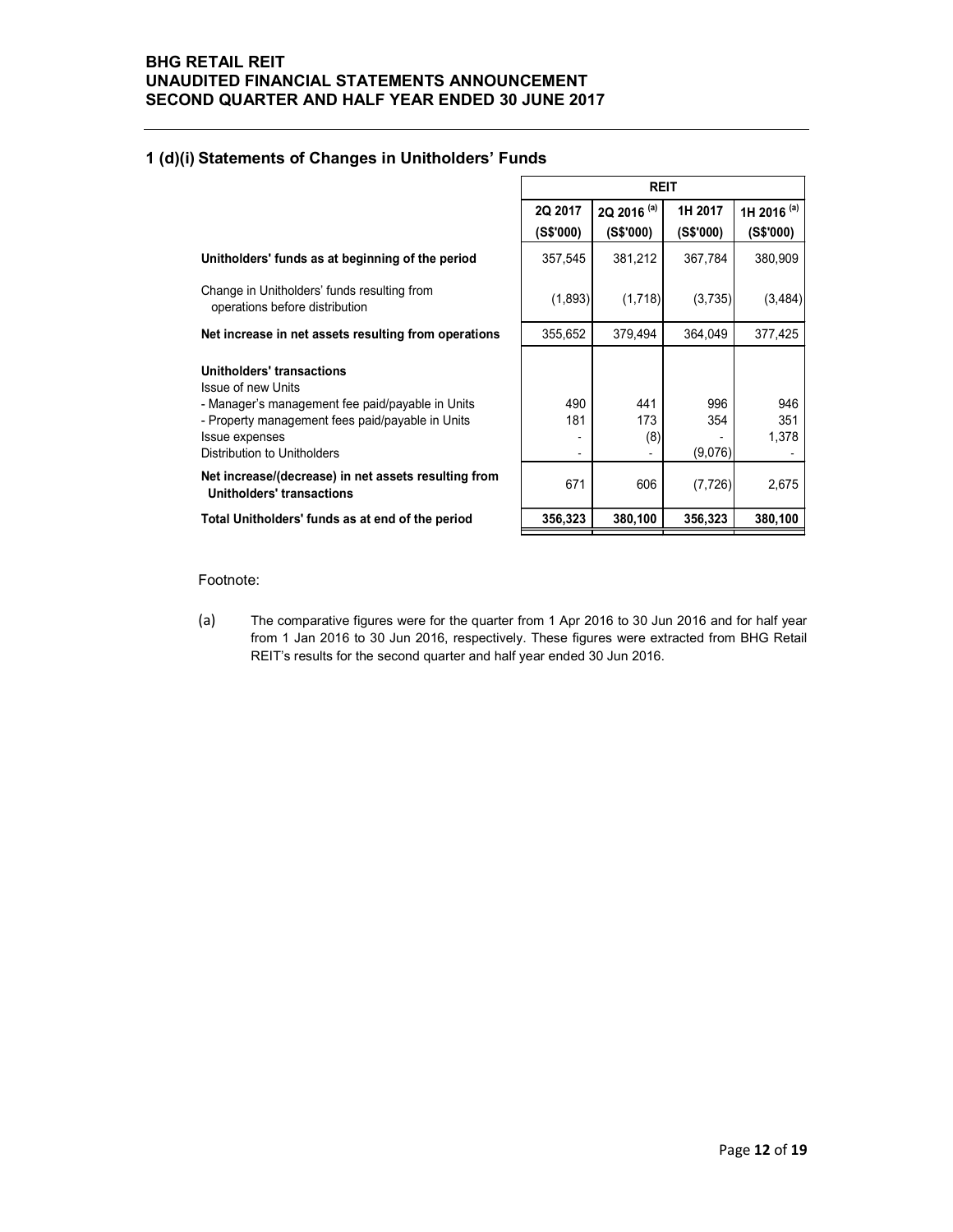## 1 (d)(ii) Details of Any Changes in Units

| <b>TAIL REIT</b>                                                                                                                 |            |              |            |              |
|----------------------------------------------------------------------------------------------------------------------------------|------------|--------------|------------|--------------|
| TED FINANCIAL STATEMENTS ANNOUNCEMENT                                                                                            |            |              |            |              |
| O QUARTER AND HALF YEAR ENDED 30 JUNE 2017                                                                                       |            |              |            |              |
|                                                                                                                                  |            |              |            |              |
|                                                                                                                                  |            |              |            |              |
| Details of Any Changes in Units                                                                                                  |            |              |            |              |
|                                                                                                                                  | 2Q 2017    | 2Q 2016      | 1H 2017    | 1H 2016      |
|                                                                                                                                  | (000)      | (000)        | (000)      | (000)        |
| <b>REIT</b>                                                                                                                      |            |              |            |              |
| Units in issue:                                                                                                                  |            |              |            |              |
| As at beginning of period                                                                                                        | 496,877    | 492,827      | 495,560    | 492,827      |
|                                                                                                                                  |            |              |            |              |
|                                                                                                                                  |            |              | 1,770      |              |
|                                                                                                                                  | 724        |              | 519        |              |
| Issue of new units relating to:<br>- Manager's management base fee payable in Units<br>- Property manager's fee payable in Units | 248        |              | 497,849    | 492,827      |
| Issued units as at end of period                                                                                                 | 497,849    | 492,827      |            |              |
|                                                                                                                                  |            |              |            |              |
| Units to be issued:                                                                                                              |            |              |            |              |
| Manager's management base fee payable in Units                                                                                   | 680        | 1,319        | 680        | 1,319        |
| Property manager's fee payable in Units<br>To be issued units as at end of period                                                | 250<br>930 | 490<br>1,809 | 250<br>930 | 490<br>1,809 |

2 Whether the figures have been audited or reviewed, and in accordance with which auditing standard or practice

The figures have not been audited or reviewed by our auditors.

3 Where the figures have been audited or reviewed, the auditors' report (including any qualifications or emphasis of matter)

Not applicable.

#### 4 Whether the same accounting policies and methods of computation as in the issuer's most recently audited annual financial statements have been applied

The accounting policies and methods of computation adopted in the preparation of the financial statements for the current report period are consistent with those stated in the audited financial statements for the financial year ended 31 December 2016, except for the adoption of revised Financial Accounting Standards ("FRS") (including its consequential amendments) and interpretations effective for the financial period beginning 1 Jan 2017 as follows:

| FRS <sub>7</sub> | <b>Statement of Cash Flows</b> |
|------------------|--------------------------------|
| <b>FRS 12</b>    | Income Taxes                   |

5 If there are any changes in the accounting policies and methods of computation, including any required by an accounting standard, what has changed, as well as the reasons for, and the effect of, the change

Nil.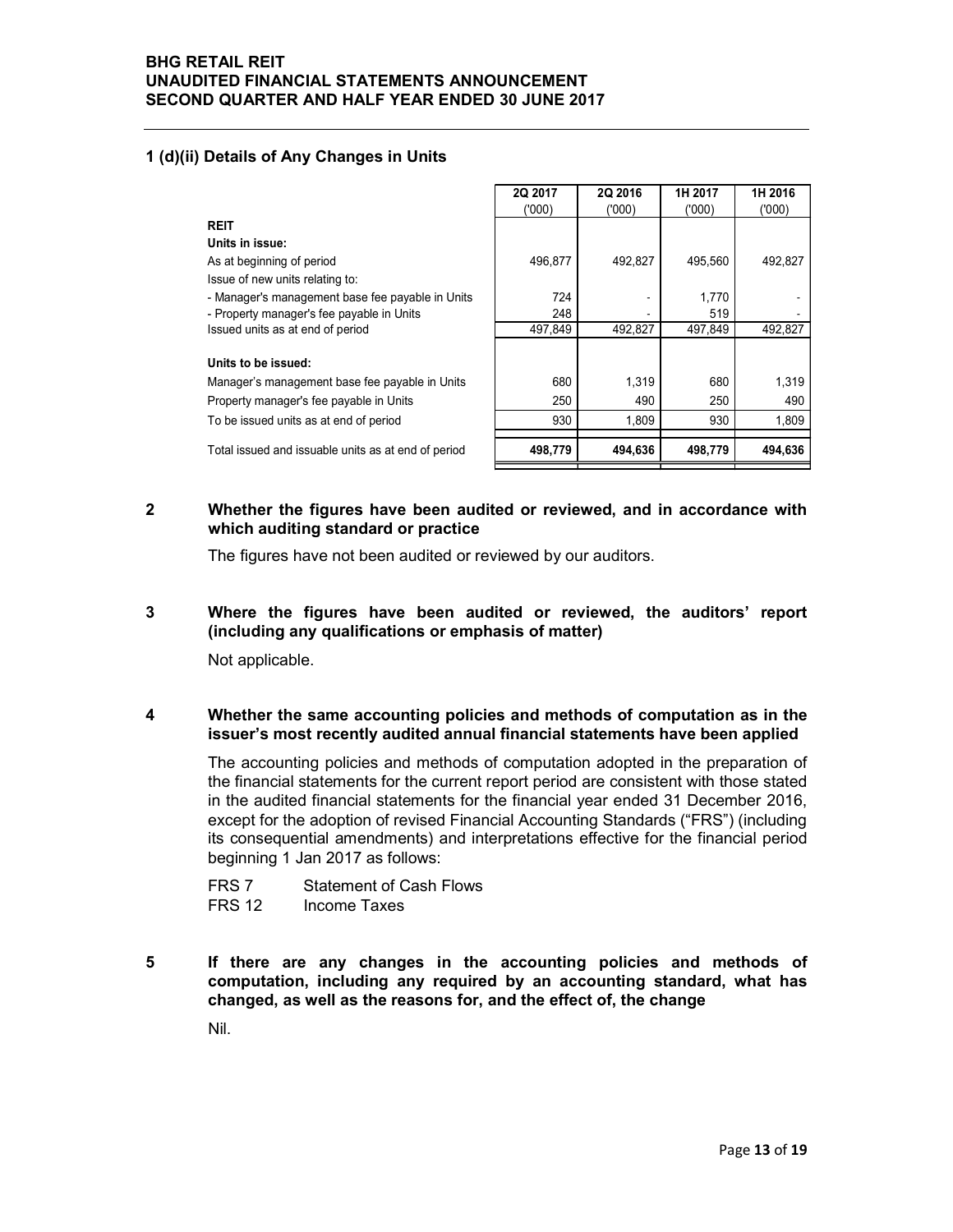## 6 Earnings per Unit and Distribution per Unit

| <b>RETAIL REIT</b>                                  |         |         |         |                 |
|-----------------------------------------------------|---------|---------|---------|-----------------|
|                                                     |         |         |         |                 |
|                                                     |         |         |         |                 |
|                                                     |         |         |         |                 |
|                                                     |         |         |         |                 |
|                                                     |         |         |         |                 |
|                                                     |         |         |         |                 |
| <b>IDITED FINANCIAL STATEMENTS ANNOUNCEMENT</b>     |         |         |         |                 |
| <b>ND QUARTER AND HALF YEAR ENDED 30 JUNE 2017</b>  |         |         |         |                 |
|                                                     |         |         |         |                 |
| Earnings per Unit and Distribution per Unit         |         |         |         |                 |
|                                                     |         |         |         |                 |
|                                                     |         |         |         |                 |
|                                                     | 2Q 2017 | 2Q 2016 | 1H 2017 | 1H 2016         |
| Weighted average number of units ('000)             |         |         |         |                 |
| Basic                                               | 497,860 | 493,652 | 497,377 | 493,194         |
| Diluted                                             | 498,779 | 494,636 | 498,779 | 494,636         |
| Earnings per unit ("EPU") <sup>(a)(b)</sup> (cents) |         |         |         |                 |
| Basic                                               | 0.85    | 1.79    | 1.76    | 2.65            |
| Diluted                                             | 0.85    | 1.79    | 1.75    |                 |
| Number of Units entitled to distribution ('000)     | 363,279 | 346,818 | 363,279 | 2.64<br>346,818 |

- (a) EPU is calculated based on total return after taxation and non-controlling interests.
- (b) Higher EPU in 2Q 2016 and 1H 2016 was due mainly to a one-time desktop valuation which was conducted on 30 Jun 2016. Please refer to item 1(a) Note 4 on page 5 of this announcement.
- (c) The computation of the DPU is based on the number of Units entitled to distribution of 363,279,000, 346,818,000, 363,279,000 and 346,818,000 in 2Q 2017, 2Q 2016, 1H 2017 and 1H 2016, respectively. The Units entitled to distribution have excluded strategic investor's Units of 135,500,000, 147,818,000, 135,500,000 and 147,818,000 in 2Q 2017, 2Q 2016, 1H 2017 and 1H 2016 respectively, in accordance with the Distribution Waiver provided by our strategic investor.

## 7 Net Asset Value ("NAV") per Unit

| טוו∪                                                                                                                                                                                                                                                                                                                                                                                                                                                                                                                                                                                      | 498,779              | 494,636     | 498,779     | 494,636                    |
|-------------------------------------------------------------------------------------------------------------------------------------------------------------------------------------------------------------------------------------------------------------------------------------------------------------------------------------------------------------------------------------------------------------------------------------------------------------------------------------------------------------------------------------------------------------------------------------------|----------------------|-------------|-------------|----------------------------|
| arnings per unit ( <b>"EPU"</b> ) <sup>(a) (b)</sup> (cents)                                                                                                                                                                                                                                                                                                                                                                                                                                                                                                                              |                      |             |             |                            |
| 3asic                                                                                                                                                                                                                                                                                                                                                                                                                                                                                                                                                                                     | 0.85                 | 1.79        | 1.76        | 2.65                       |
| Diluted                                                                                                                                                                                                                                                                                                                                                                                                                                                                                                                                                                                   | 0.85                 | 1.79        | 1.75        | 2.64                       |
| umber of Units entitled to distribution ('000)                                                                                                                                                                                                                                                                                                                                                                                                                                                                                                                                            | 363,279              | 346,818     | 363,279     | 346,818                    |
| stribution per unit ("DPU") <sup>(c)</sup> (cents)                                                                                                                                                                                                                                                                                                                                                                                                                                                                                                                                        | 1.35                 | 1.35        | 2.74        | 2.72                       |
| ootnotes:<br>EPU is calculated based on total return after taxation and non-controlling interests.<br>3).<br>Higher EPU in 2Q 2016 and 1H 2016 was due mainly to a one-time desktop valuation which was<br>(כ                                                                                                                                                                                                                                                                                                                                                                             |                      |             |             |                            |
| conducted on 30 Jun 2016. Please refer to item 1(a) Note 4 on page 5 of this announcement.<br>The computation of the DPU is based on the number of Units entitled to distribution of 363,279,000,<br>346,818,000, 363,279,000 and 346,818,000 in 2Q 2017, 2Q 2016, 1H 2017 and 1H 2016,<br>respectively. The Units entitled to distribution have excluded strategic investor's Units of<br>135,500,000, 147,818,000, 135,500,000 and 147,818,000 in 2Q 2017, 2Q 2016, 1H 2017 and 1H<br>2016 respectively, in accordance with the Distribution Waiver provided by our strategic investor. |                      |             |             |                            |
|                                                                                                                                                                                                                                                                                                                                                                                                                                                                                                                                                                                           |                      |             |             |                            |
|                                                                                                                                                                                                                                                                                                                                                                                                                                                                                                                                                                                           | Group<br>30 Jun 2017 | 31 Dec 2016 | 30 Jun 2017 | <b>REIT</b><br>31 Dec 2016 |
| CC<br>let Asset Value ("NAV") per Unit                                                                                                                                                                                                                                                                                                                                                                                                                                                                                                                                                    |                      |             |             |                            |
| Number of Units in issue and to be issued at<br>end of period ('000)                                                                                                                                                                                                                                                                                                                                                                                                                                                                                                                      | 498,778              | 496,877     | 498,778     | 496,877                    |

#### Footnote:

(a) The NAV per unit is computed based on the Units in issue and to be issued of 498,778,000 and 496,877,000 as at 30 Jun 2017 and 31 Dec 2016, respectively.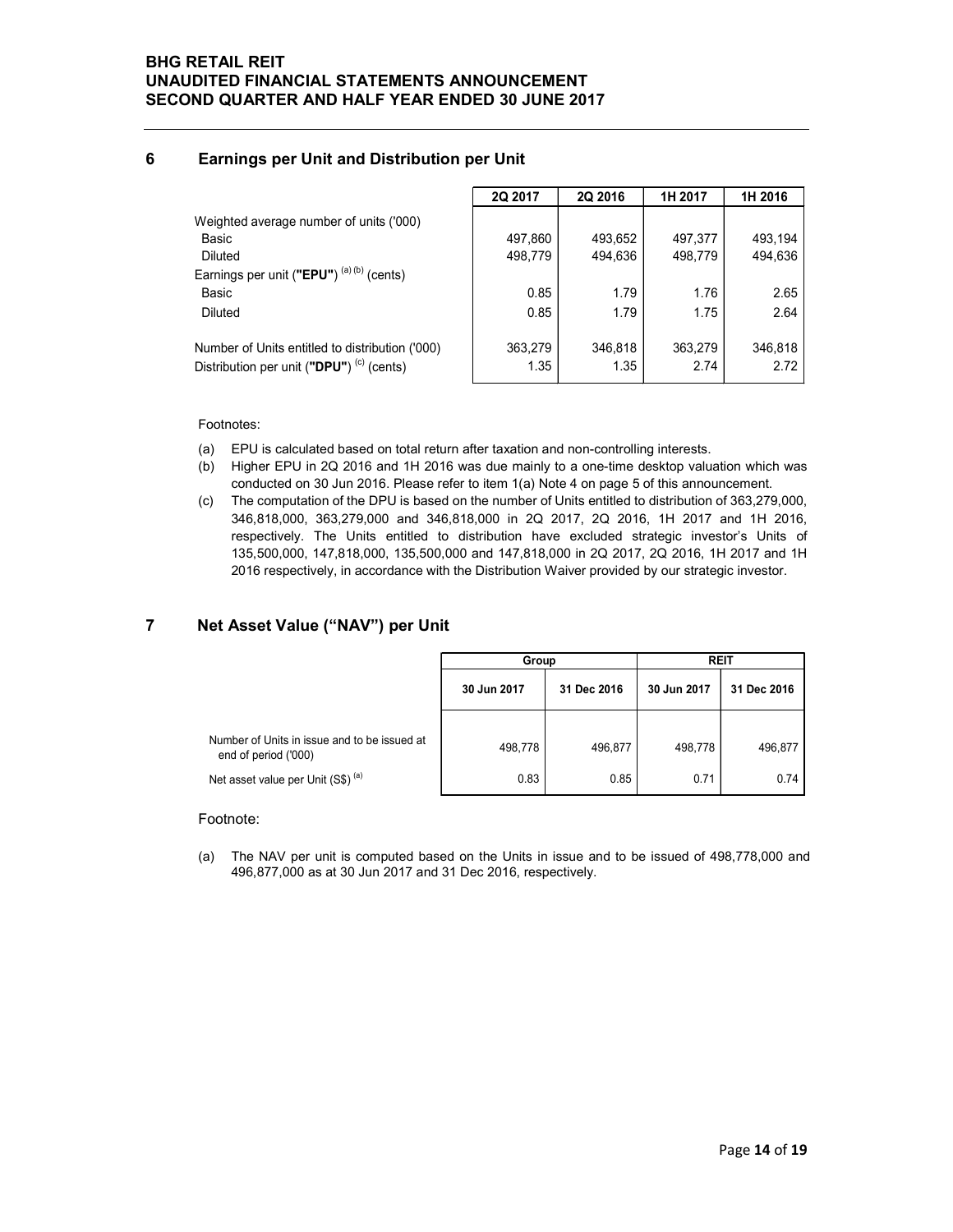#### 8 Review of the Performance

The Group recorded S\$0.5 million (3.2%) higher gross revenue in 2Q 2017 compared to 2Q 2016. This is due mainly to higher rental reversion and increase in occupancy. The increase in revenue is partially offset by the adoption of nation-wide VAT reform in China which came into effect from 1 May 2016 where 5% VAT was netted off against gross revenue. Gross revenue in 1H 2017 was S\$0.1 million (0.2%) lower than 1H 2016, due primarily to the effects of the adoption of the VAT reform.

Property Operating Expenses in 2Q 2017 and 1H 2017 was S\$0.1 million (2.1%) and S\$0.9 million (8.1%) lower than 2Q 2016 and 1H 2016. These were due mainly to the VAT reform where Business Tax (which was previously parked under Property Operating Expenses) was replaced with VAT with effect from 1 May 2016, and the VAT is netted off against gross revenue.

With effect from 1 July 2016, the Beijing State Government aligned its tax policy with the national practice of charging property tax based on revenue. This resulted in higher property-related tax expenses for Beijing Wanliu Mall for 2Q 2017 and 1H 2017, as compared to 2Q 2016 and 1H 2016. The change in Beijing's property tax policy is in line with the other 4 properties in the portfolio.

Despite the higher property-related tax expenses (which are included in the property operating expenses) in Beijing Wanliu Mall, net property income was S\$0.6 million (5.7%) and S\$0.8 million (4.0%) higher than 2Q 2016 and 1H 2016. This was due mainly to the increase in rental revenue.

Finance cost in 2Q 2017 were S\$0.2 million (11.1%) higher than 2Q 2016, and finance cost in 1H 2017 was S\$0.1 million (2.6%) lower than 1H 2016. This was largely due to the repayment of the loan in one of the subsidiaries in PRC in 1Q 2016 but partially offset by the higher loan borrowings in other entities in the Group. The loan that was repaid had a higher interest rate compared to the new borrowings which have lower interest rates.

## 9. Variance from previous forecast or prospect statement

The Group has not disclosed any forecast to the market.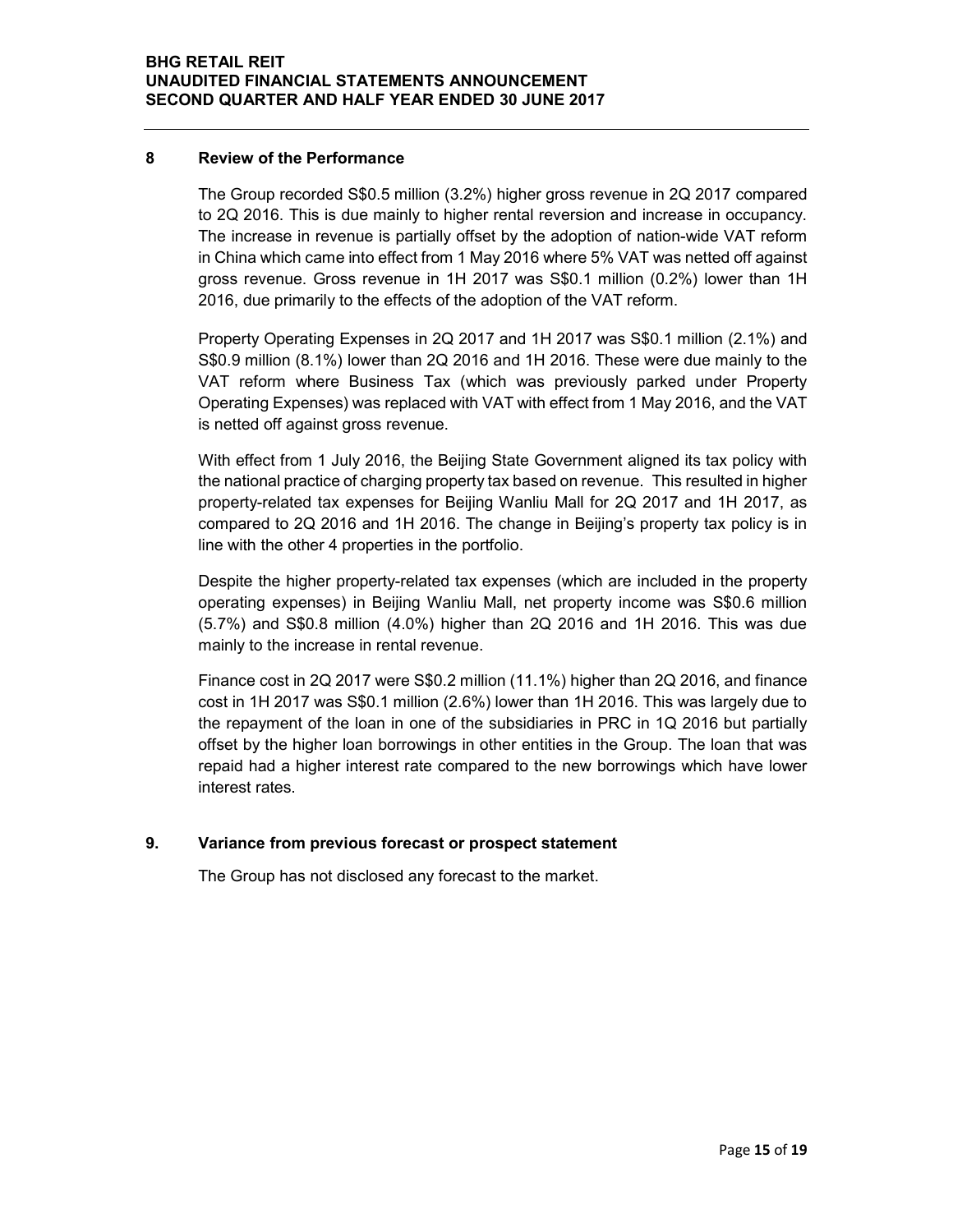#### 10 Commentary on the competitive conditions of the industry in which the Group operates and any known factors or events that may affect the Group in the next reporting period and the next 12 months

China's economy grew 6.9% year-on-year in the second quarter, and the first half 2017, beating the government's target of 6.5% for the full year 2017. The National Bureau of Statistics of China said the latest GDP growth reflected that China's economy had become "more stable, co-ordinated and sustainable". (Source: National Bureau of Statistics of China)

Disposable income per capita for urban residents increased by 6.5% year-on-year in the first half of 2017, while the consumption expenditure per capita for urban resident increased 5.1% year-on-year in the same period. Total retail sales of RMB 17.2 trillion billion was 10.4% higher year-on-year for the first half of 2017. (Source: National Bureau of Statistics of China)

According to CBRE, the China retail outlook remains cautiously positive amid steady demand from existing and new brands. Discretionary sectors such as entertainment and leisure will continue to see growth. By sector, F&B retailers continued to display robust leasing demand, and the Sports and Health sector continue to grow rapidly. (Source: CBRE Asia Pacific Retail Trends)

Against the backdrop of rising disposable income and domestic consumption, and urbanisation, BHG Retail REIT's portfolio of five community retail properties with strong experiential-focused trade mix and steady surrounding catchment is expected to remain resilient.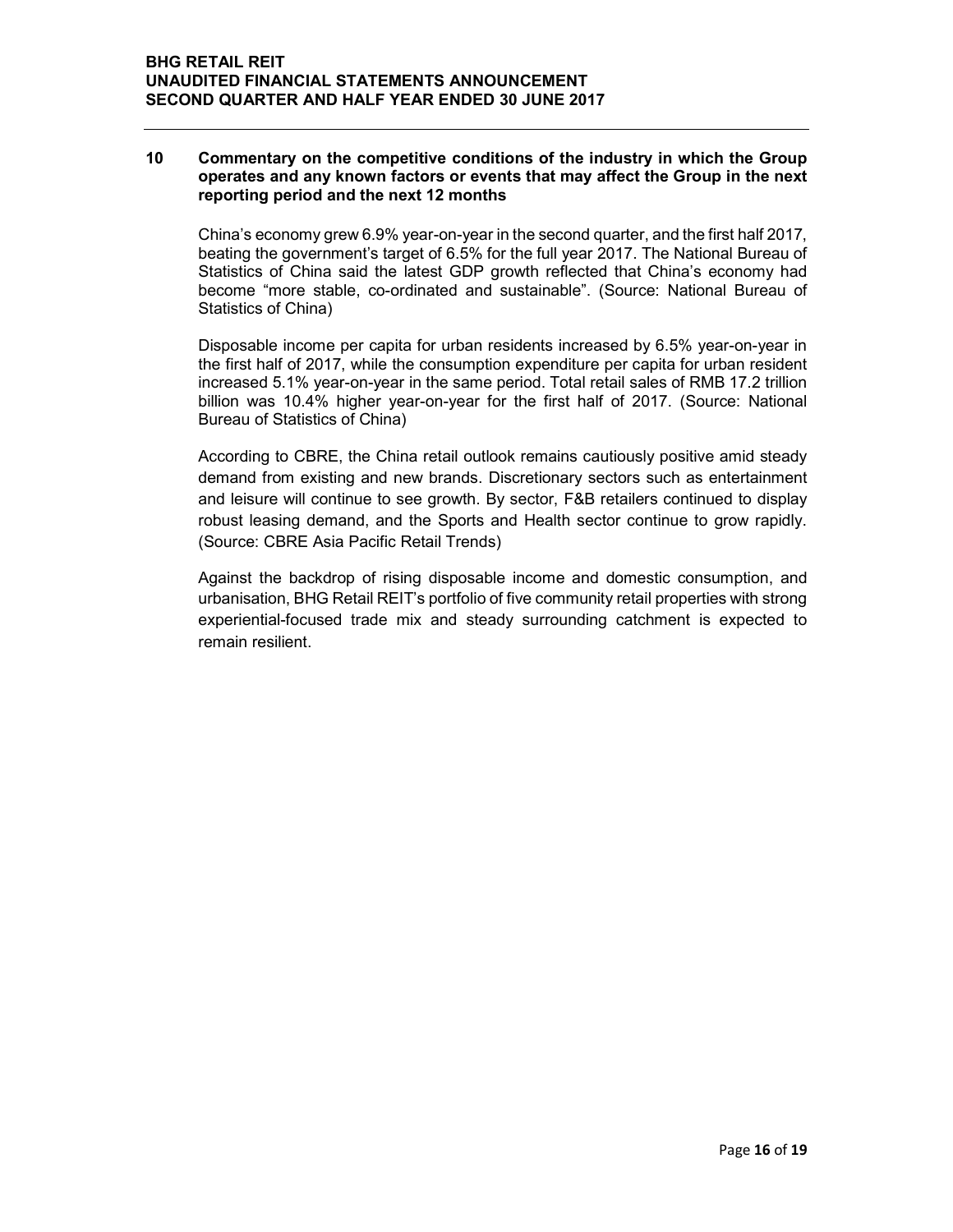#### 11 Distribution

## (a) Current financial period

Any distribution declared for the current financial period? Yes

| Distribution period | : 1 Jan 2017 to 30 Jun 2017                                                                                                                                                                                                                                                                                                                                                                                                            |
|---------------------|----------------------------------------------------------------------------------------------------------------------------------------------------------------------------------------------------------------------------------------------------------------------------------------------------------------------------------------------------------------------------------------------------------------------------------------|
| Distribution rate   | $: 2.74$ cents per unit                                                                                                                                                                                                                                                                                                                                                                                                                |
| Distribution type   | : Capital distribution                                                                                                                                                                                                                                                                                                                                                                                                                 |
| Tax rate            | : Capital distribution represents a return of capital to<br>Unitholders for Singapore income tax purpose and is<br>therefore not subject to income tax. For Unitholders<br>who hold the Units as trading assets, the amount of<br>capital gain distribution will be applied to reduce the<br>cost base of their Units for the purpose of calculating<br>the amount of taxable trading gains arising from the<br>disposal of the Units. |
| Remark              | : The capital distribution from 1 Jan 2017 to 30 Jun 2017<br>is expected to be funded from borrowing at the REIT<br>level.                                                                                                                                                                                                                                                                                                             |

### (b) Corresponding period of the immediately preceding financial year

Any distribution declared for the current financial period? Yes

| Distribution period | $: 1$ Jan 2016 to 30 Jun 2016                                                                                                                                                                                                                                                                                                                                                                                                          |
|---------------------|----------------------------------------------------------------------------------------------------------------------------------------------------------------------------------------------------------------------------------------------------------------------------------------------------------------------------------------------------------------------------------------------------------------------------------------|
| Distribution rate   | $\therefore$ 2.72 $^*$ cents per unit                                                                                                                                                                                                                                                                                                                                                                                                  |
| Distribution type   | : Capital distribution                                                                                                                                                                                                                                                                                                                                                                                                                 |
| Tax rate            | : Capital distribution represents a return of capital to<br>Unitholders for Singapore income tax purpose and is<br>therefore not subject to income tax. For Unitholders<br>who hold the Units as trading assets, the amount of<br>capital gain distribution will be applied to reduce the<br>cost base of their Units for the purpose of calculating<br>the amount of taxable trading gains arising from the<br>disposal of the Units. |
| Remark              | : The capital distribution from 1 Jan 2016 to 30 Jun 2016<br>was funded from borrowing at the REIT level.                                                                                                                                                                                                                                                                                                                              |
|                     | * These figures were extracted from BHG Retail REIT's results for<br>the second quarter and half year ended 30 Jun 2016                                                                                                                                                                                                                                                                                                                |

- (c) Date payable: 27 Sep 2017
- (d) Book closure date: 12 Sep 2017
- 12 If no distribution has been declared / recommended, a statement to that effect. Not applicable.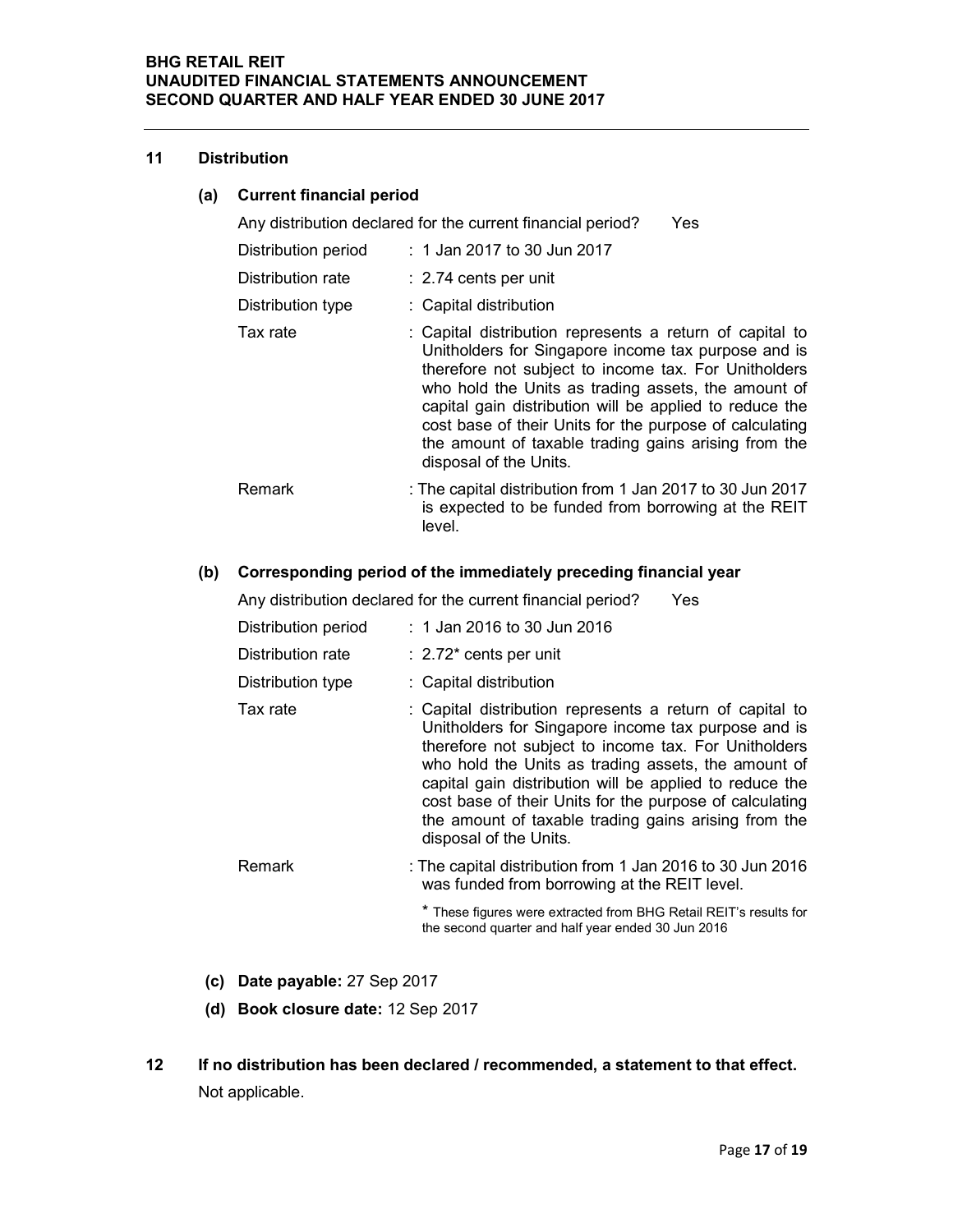#### 13 If the Group has obtained a general mandate from Unitholders for interested person transactions ("IPT"), the aggregate value of such transactions are required under Rule 920(1)(a)(ii). If no IPT mandate has been obtained, a statement to that effect.

The Group has not obtained a general mandate from Unitholders for IPT.

#### 14 Confirmation pursuant to Rule 720(1) of the Listing Manual

The Manager confirms that it has procured undertakings from all Directors and Executive Officers (in the format set out in Appendix 7.7) pursuant to Rule 720(1) of the Listing Manual.

#### 15 Confirmation pursuant to Rule 705(5) of the Listing Manual

To the best of our knowledge, nothing has come to the attention of the Board of Directors of the Manager which may render the unaudited interim financial results of the Group and the REIT (comprising the statement of financial position as at 30 Jun 2017, statement of total return and distribution statement, statement of cash flow and statement of movements in Unitholders' funds for the quarter ended on that date), together with their accompanying notes, to be false or misleading, in any material respect.

On behalf of the Board of the Manager

Francis Siu Wai Keung **Director** 

Ben Yeo Chee Seong **Director**